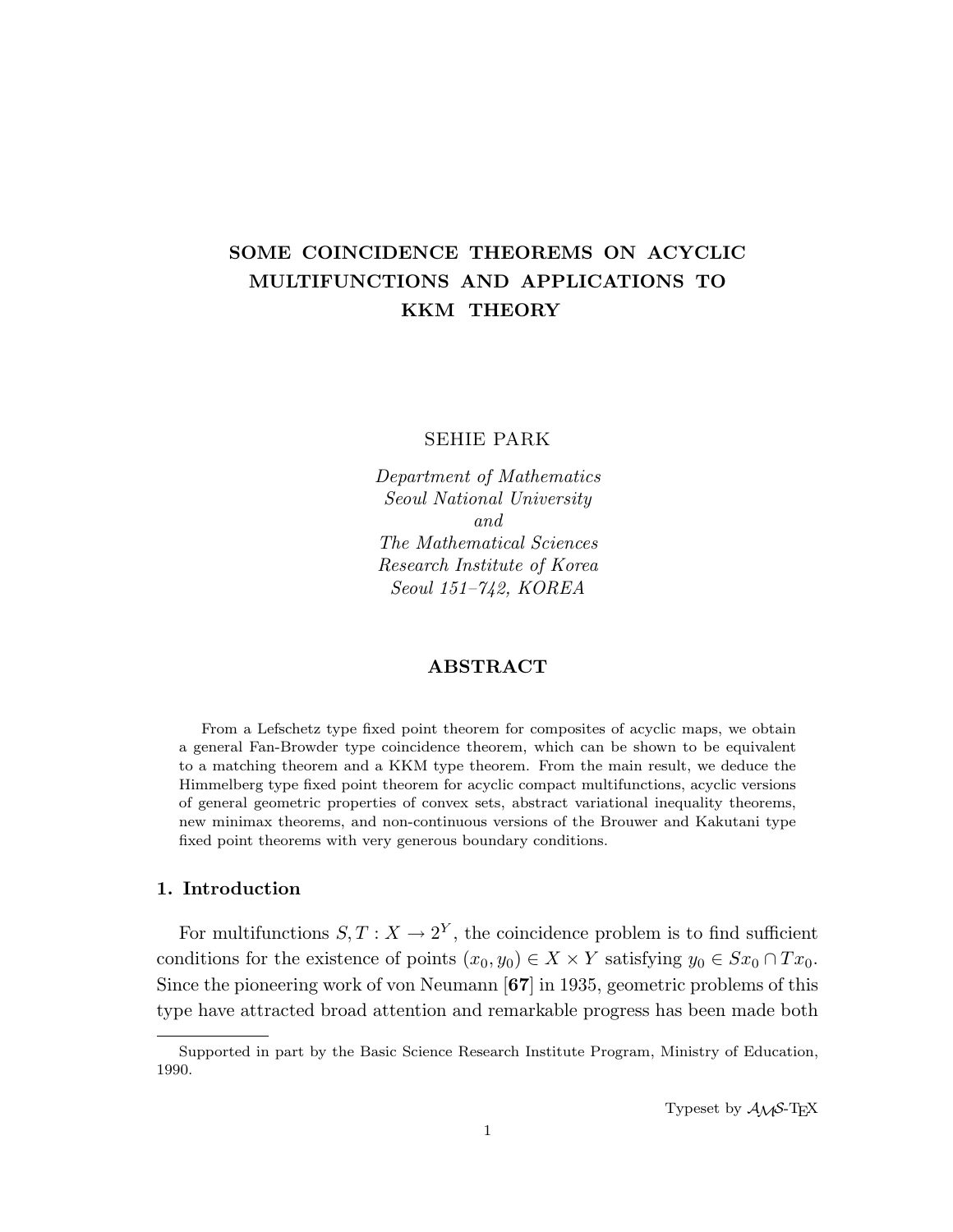in generalizing the known results as well as in finding new applications in a variety of mathematical areas. For the typical literature, see Granas [38], Dugundji and Granas [23], Aubin [3], Aubin and Ekeland [3], Lassonde [59], Fan [32], Granas and Liu [37], and Zeidler [103].

One of the main features of this progress is the applications of various equivalent formulations of the classical Knaster-Kuratowski-Mazurkiewicz theorem (simply, KKM theorem) in [55]. Since such applications are so broad and rich, this research area can be adequately called the KKM theory.

In 1961, using his own generalization of the KKM theorem, Ky Fan [25] established an elementary but very basic "geometric" lemma for multifunctions. Later, Browder [15] obtained this result in more convenient form of a fixed point theorem by means of the Brouwer fixed point theorem [13] and the partition of unity argument. Since then there have appeared numerous generalizations of the Fan-Browder fixed point theorem and their applications in various fields as coincidence and fixed point theory, minimax theory, variational inequalities, nonlinear analysis, convex analysis, game theory, mathematical economics, and many others.

In the present paper, we obtain a new coincidence theorem for a Browder type multifunction and an acyclic multifunction from a Lefschetz type fixed point theorem due to Górniewicz and Granas [35]. Using our new result, we obtain generalized and refined versions of basic results in KKM theory and the Brouwer or Kakutani type fixed point theorems.

Among our new results are matching theorems, new KKM theorems, the Himmelberg type theorem [45] for acyclic compact multifunctions, acyclic versions of general geometric properties of convex sets, abstract variational inequality theorems, new minimax theorems, and non-continuous versions of the Brouwer and Kakutani type theorems with very general boundary conditions. Consequently, main results in nearly one hundred published papers related to KKM theory are extended, improved, unified, and proved by drastically simplified methods.

### 2. Preliminaries

We follow mainly Berge [10] and Lassonde [59].

Let X and Y be sets. A multifunction  $S: X \to 2^Y$  is a function from X into the power set  $2^Y$  of Y, that is,  $Sx \subset Y$  for each  $x \in X$ . For  $A \subset X$ , let  $S(A) = \bigcup \{Sx : x \in A\}.$  For  $y \in Y$ , let  $S^{-}y = \{x \in X : y \in Sx\}.$  For any  $B \subset Y$ , the *lower inverse* and *upper inverse* of  $B$  under  $S$  is defined by

$$
S^{-}(B) = \{x \in X : Sx \cap B \neq \emptyset\} \text{ and } S^{+}(B) = \{x \in X : \emptyset \neq Sx \subset B\},\
$$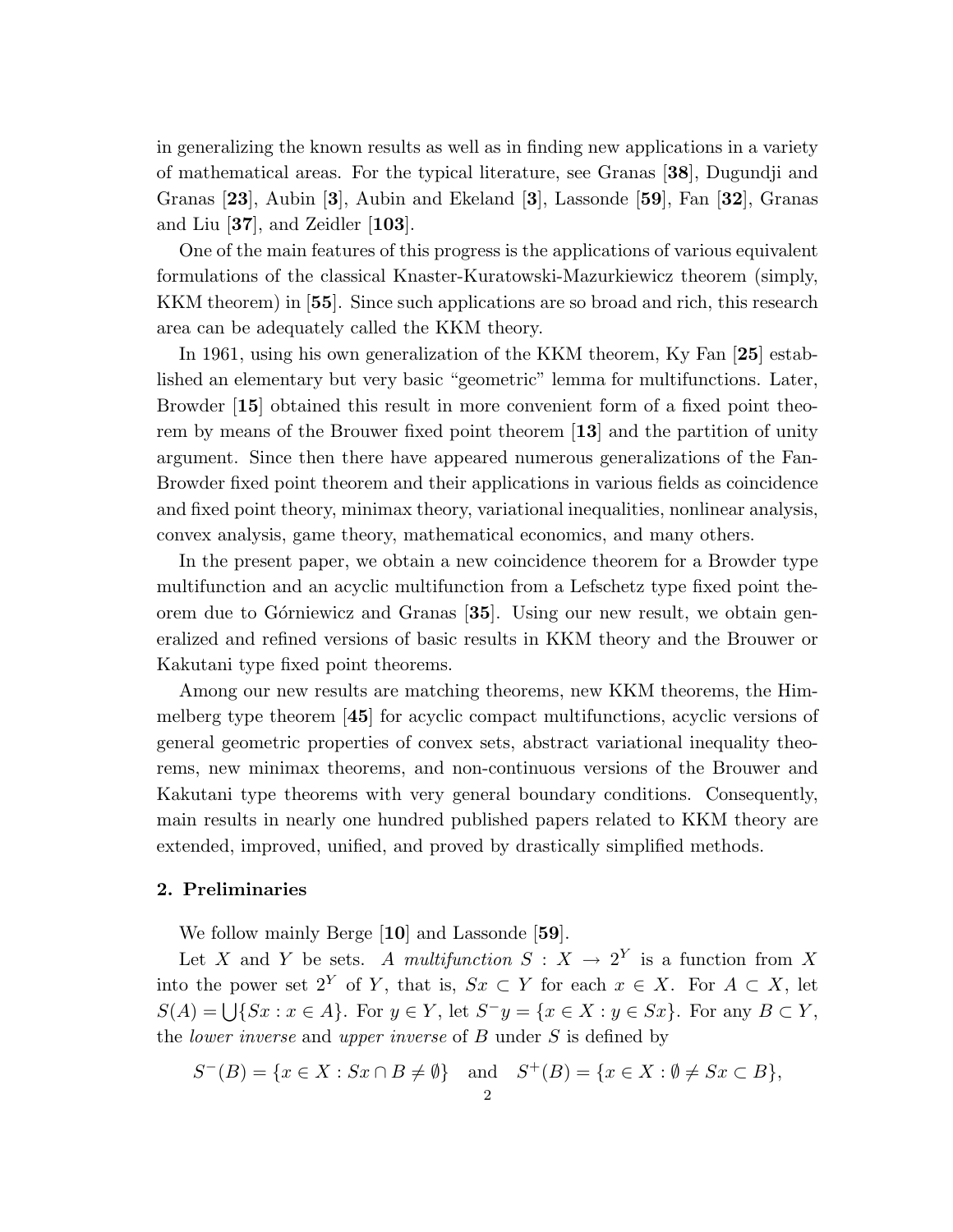resp.

A convex space X is a nonempty convex set (in a vector space) with any topology that induces the Euclidean topology on the convex hulls of its finite subsets. In this paper, a convex hull of a nonempty finite subset of X will be called a polytope.

Let co, cl, Bd, and Int denote the convex hull, closure, boundary, and interior, resp.

A nonempty subset  $L$  of a convex space  $X$  is called a *c-compact set* if for each finite subset  $N \subset X$ , there is a compact convex subset of X containing  $L \cup N$ .

A subset B of a topological space Y is said to be *compactly closed* [resp. *open*] in Y if for every compact set  $K \subset Y$  the set  $B \cap K$  is closed [resp. open] in K.

An extended real-valued function  $f: X \to \overline{\mathbf{R}}$  on a topological space X is lower [resp. upper] semicontinuous (l.s.c.) [resp., u.s.c.] if  $\{x \in X : fx > r\}$  [resp.  ${x \in X : fx < r}$  is open for each  $r \in \overline{R}$ ; if X is a convex set in a vector space, then f is quasi-concave [resp. quasi-convex] whenever  $\{x \in X : fx > r\}$  [resp.  ${x \in X : fx < r}$  is convex for each  $r \in \overline{R}$ .

Let D be a subset of a convex set X and  $\mathcal{F}(D)$  the set of all nonempty finite subsets of D. A multifunction  $G: D \to 2^X$  is called KKM if co  $N \subset G(N)$  for each  $N \in \mathcal{F}(D)$ .

For topological spaces X and Y, a multifunction  $F: X \to 2^Y$  is said to be upper semicontinuous (u.s.c.) if  $F^+(V)$  is open for each open set  $V \subset Y$ ; and lower semicontinuous (l.s.c.) if  $F^-(V)$  is open for each open set  $V \subset Y$ . F is said to be *compact* if  $F(X)$  is contained in a compact subset of Y.

Recall that a nonempty topological space is *acyclic* if all of its reduced Cech homology groups over rationals vanish. In particular, any contractible space is acyclic, and thus any convex or star-shaped set is acyclic. For a topological space Y,  $ka(Y)$  denotes the set of all compact acyclic subsets of Y, and  $ca(Y)$  all closed acyclic subsets. For a convex space Y,  $kc(Y)$  denotes the set of all nonempty compact convex subsets of Y, and  $cc(Y)$  all nonempty closed convex subsets. An u.s.c. multifunction  $F: X \to ka(Y)$  is usually called an *acyclic map*.

A topological vector space will be abbreviated by a t.v.s.

Let E be a real Hausdorff t.v.s. and  $E^*$  the topological dual of E; that is, the vector space of all continuous linear functionals on  $E$ . Let  $Y$  be a topological space and  $F: Y \to 2^E$ . Then

(i) F is upper demicontinuous (u.d.c.) if for each  $y_0 \in Y$  and each open halfspace H in E containing  $F y_0$ , there exists an open neighborhood V of  $y_0$  in Y such that  $F(V) \subset H$ ; and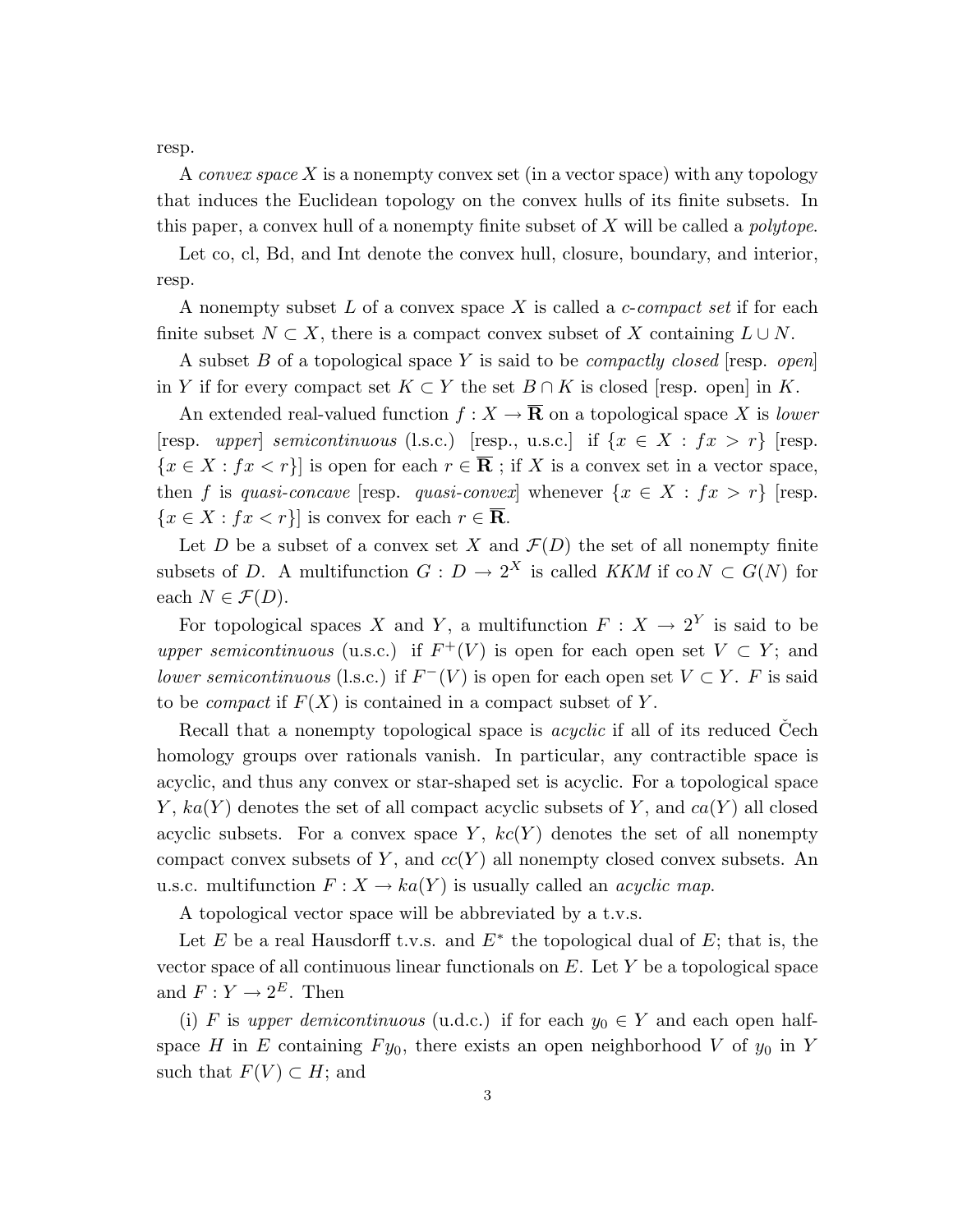(ii) F is upper hemicontinuous (u.h.c.) if for each  $f \in E^*$  and each  $a \in \mathbb{R}$ , the set  $\{y \in Y : \sup f(Fy) < a\}$  is open in Y; that is, the function sup  $f \in Y \to Y$  $\mathbf{R} \cup \{+\infty\}$  is u.s.c.

Note that u.s.c.  $\implies$  u.d.c.  $\implies$  u.h.c. and that if F is compact-valued, then u.d.c.  $\iff$  u.h.c. If  $F, G: Y \to 2^E$  are u.h.c., so is  $F + G$ .

For a subset X in a t.v.s. E and for  $x \in E$ , the *inward* and *outward sets* of X at x,  $I_X(x)$  and  $O_X(x)$ , resp., are defined as follows :

$$
I_X(x) = x + \bigcup_{r>0} r(X - x)
$$
 and  $O_X(x) = x + \bigcup_{r<0} r(X - x)$ .

Their closures are denoted by  $\overline{I}_X(x)$  and  $\overline{O}_X(x)$ , resp.

A multifunction  $F: X \to 2^E$  is said to be *weakly inward* [resp. *outward*] if  $Fx \cap \overline{I}_X(x) \neq \emptyset$   $[Fx \cap \overline{O}_X(x) \neq \emptyset]$  for each  $x \in \text{Bd} X\backslash Fx$ .

For each  $f \in E^*$  and nonempty subsets  $U, V \subset E$ , let us denote

$$
d_f(U, V) = \inf\{|f(u - v)| : u \in U, v \in V\}.
$$

From the Lefschetz type fixed point theorems for composites of acyclic maps (Górniewicz and Granas [35], Granas and Liu [37]), we have the following :

**Lemma 1.** Let X be a compact topological space and Y a convex space. If  $f$ :  $X \to Y$  is a continuous function such that  $f(X)$  is contained in a polytope P and  $S: Y \to ka(X)$  is an u.s.c. multifunction, then fS has a fixed point  $y_0 \in P$ ; that *is*, *y*<sup>0</sup> ∈  $(fS)y$ <sup>0</sup>.

In [40], Ha obtained a particular form of Lemma 1 for  $S: Y \to cc(X)$ , where X is a convex space, and some applications.

We also need the following version of Fan's generalization [25] of the KKM theorem (See Dugundji and Granas [22] and Lassonde [59]).

**Lemma 2.** Let D be a nonempty subset of a convex space X and  $G: D \to 2^X$  a KKM multifunction with compactly closed values. If  $Gx_0$  is compact for at least one  $x_0 \in D$ , then  $\bigcap \{Gx : x \in D\} \neq \emptyset$ .

### 3. Coincidence theorems

We begin with the following general coincidence theorem.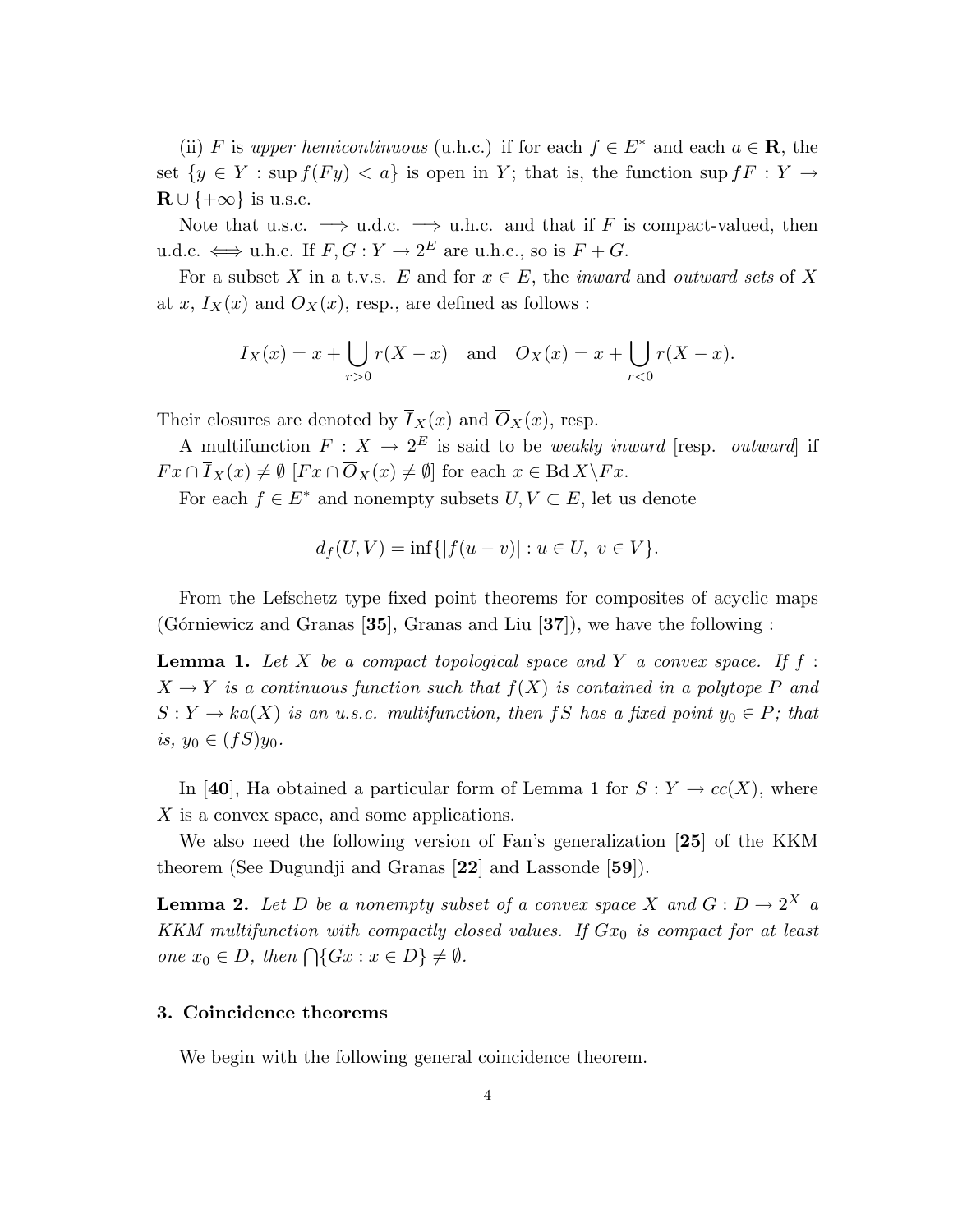**Theorem 1.** Let D be a nonempty subset of a convex space  $X$ , Y a Hausdorff space,  $S : D \to 2^Y$ ,  $T : X \to 2^Y$  multifunctions,  $F : X \to ka(Y)$  an u.s.c. multifunction, and  $K$  a nonempty compact subset of  $Y$ . Suppose that

- (1.1) for each  $x \in D$ ,  $Sx \subset Tx$  and  $Sx$  is compactly open;
- (1.2) for each  $y \in F(X)$ ,  $T^-y$  is convex;
- $(1.3)$  cl  $F(X) \cap K \subset S(D)$ ; and

(1.4) for each  $N \in \mathcal{F}(D)$ , there exists an  $L_N \in kc(X)$  containing N such that  $x \in L_N \backslash F^+(K)$  implies  $Fx \subset S(L_N \cap D)$ .

Then T and F have a coincidence point  $x_0 \in X$ ; that is,  $Tx_0 \cap F x_0 \neq \emptyset$ .

*Proof.* Since cl  $F(X) \cap K$  is compact and covered by compactly open sets Sx by (1.1) and (1.3), there exists a finite subset N of D such that  $\text{cl } F(X) \cap K \subset S(N)$ . Consider the set  $L_N$  in (1.4).

We first claim that  $F(L_N) \subset S(L_N \cap D)$ . In fact, if  $x \in L_N \cap F^+(K)$ , then  $Fx\subset K$  and

$$
Fx\subset F(L_N)\cap K\subset F(X)\cap K\subset S(N)\subset S(L_N\cap D).
$$

On the other hand, if  $x \in L_N \backslash F^+(K)$ , then  $Fx \subset S(L_N \cap D)$  by (1.4). Therefore,  $F(L_N) \subset S(L_N \cap D).$ 

Note that  $F(L_N)$  is compact since it is the image of the compact set  $L_N$  under the compact-valued u.s.c. multifunction F.

We show that  $T^- | F(L_N) : F(L_N) \to 2^X$  has a continuous selection f:  $F(L_N) \to C$  where  $C = \text{co}\{x_1, x_2, \cdots, x_n\} \subset L_N$  for some  $x_1, x_2, \cdots, x_n \in L_N$ . In fact, since  $F(L_N)$  is compact and included in  $S(L_N \cap D)$ , by (1.1), we may assume that  $F(L_N) \subset \bigcup_{i=1}^n$  $\sum_{i=1}^n Sx_i$  for  $x_i \in L_N \cap D$ . Let  $\{\lambda_i\}_{i=1}^n$  be the partition of unity subordinate to this cover, and let  $C = \text{co}\{x_1, x_2, \dots, x_n\} \subset X$ . Define  $f: F(L_N) \to C$  by

$$
fy = \sum_{i=1}^{n} \lambda_i(y)x_i = \sum_{i \in N_y} \lambda_i(y)x_i
$$

for  $y \in F(L_N) \subset F(X)$ , where

$$
i \in N_y \Longleftrightarrow \lambda_i(y) \neq 0 \Longrightarrow y \in Sx_i.
$$

Then  $x_i \in S^- y \subset T^- y$  by (1.1). Clearly f is continuous and, since  $T^- y$  is convex by (1.2), we have  $fy \in \text{co}\{x_i : i \in N_y\} \subset T^-y$  for each  $y \in F(L_N)$ .

Since  $C \subset L_N$  and  $F \mid C : C \to ka(F(L_N))$  is u.s.c., by Lemma 1,  $f(F \mid C)$ :  $C \to 2^C$  has a fixed point  $x_0 \in C \subset L_N$ . Since  $x_0 \in (fF)x_0$  and  $f^{-1}x_0 \subset Tx_0$ , we have  $Tx_0 \cap F x_0 \neq \emptyset$ . This completes our proof.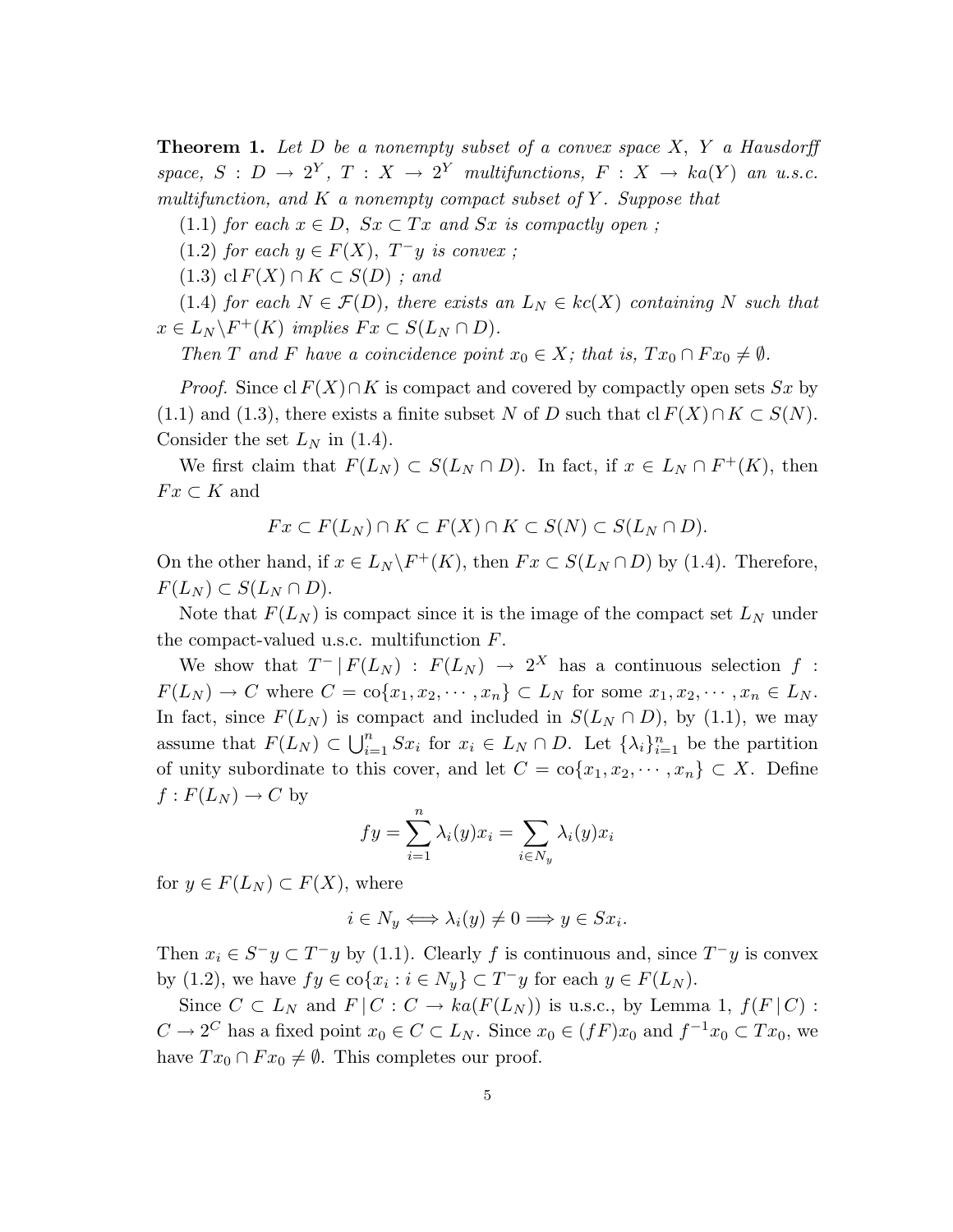Remarks. 1. Note that the Hausdorffness of Y is necessary for the partition of unity argument in the proof. Later in Section 5, we show that the Hausdorffness of Y is not necessary if F is single-valued. Note that  $(1.2)$  may be replaced by the convexity of  $T^-y$  for each  $y \in F(L_N)$ .

2. Note that if F is compact (e.g., X is compact or Y is compact), then  $(1.4)$ holds automatically. As we can notice in the proof, the  $N$  in  $(1.4)$  is not necessarily arbitrary, but satisfies cl  $F(X) \cap K \subset S(N)$ . Moreover, if there exists a c-compact subset L of X, then the  $L_N$  in (1.4) can be chosen the closed convex hull of  $L\cup N$ in X. The coercivity condition  $(1.4)$  is motivated by Chang [19].

Particular forms. See Park [71, Theorem 1], [70, Theorem 6, where A should be  $A: X \to 2^Y$  and  $x_0 \in X$ , [74, Theorem 7], and Chang [19], Theorems 2.4 and 2.7.

We will frequently use the following particular form of Theorem 1 with  $D = X$ .

**Corollary 1.1.** Let X be a convex space, Y a Hausdorff space,  $S, T : X \rightarrow 2^Y$ multifunctions,  $F: X \to ka(Y)$  an u.s.c. multifunction, and K a nonempty compact subset of  $Y$ . Suppose that

(1) for each  $x \in X$ ,  $Sx$  is compactly open;

(2) for each  $y \in F(X)$ , co  $S^{-}y \subset T^{-}y$ ;

(3) cl  $F(X) \cap K \subset S(X)$ ; and

(4) for each  $N \in \mathcal{F}(X)$ , there exists an  $L_N \in kc(X)$  containing N such that  $x \in L_N \backslash F^+(K)$  implies  $Fx \subset S(L_N)$ .

Then there exists an  $x_0 \in X$  such that  $Tx_0 \cap F x_0 \neq \emptyset$ .

*Proof.* Note that, for  $X = D$ , (4) is equivalent to (1.4).

Particular forms. See Browder [15, Theorems 1 and 7], [16, Proposition 1], [17, Theorems 2 and 5], Tarafdar [95, Theorem 1], [96, Corollary 2.1 and Theorem 2.2], [97, Theorem 1.2], [98, Theorem 2], Tarafdar and Husain [98, Theorem 1.1], Ben-El-Mechaiekh, Deguire, and Granas  $[8,$  Théorème 1],  $[9, I,$  Théorème 1, 2, et 5; II, Théorèmes 3.1–3.3 et 4.1], Yannelis and Prabhakar  $[101,$  Theorems 3.2 and 3.3], Lassonde [59, Theoerm 1.1], Ko and Tan [56, Theorem 3.1], Simons [88, Theorem 4.3], Takahashi [93, Theorems 2 and 5], Komiya [57, Theorem 1], Mehta [64, Theorem 3.1], Mehta and Tarafdar [65, Theorems 1–5], Sessa [82, Theorems 4,7, and 8], Jiang [48, I, Lemma 3.2], [49, Lemma 2.1], [50, Corollary 3.2], McLinden [63, Theorem], and Park [71, Theorems 2 and 9].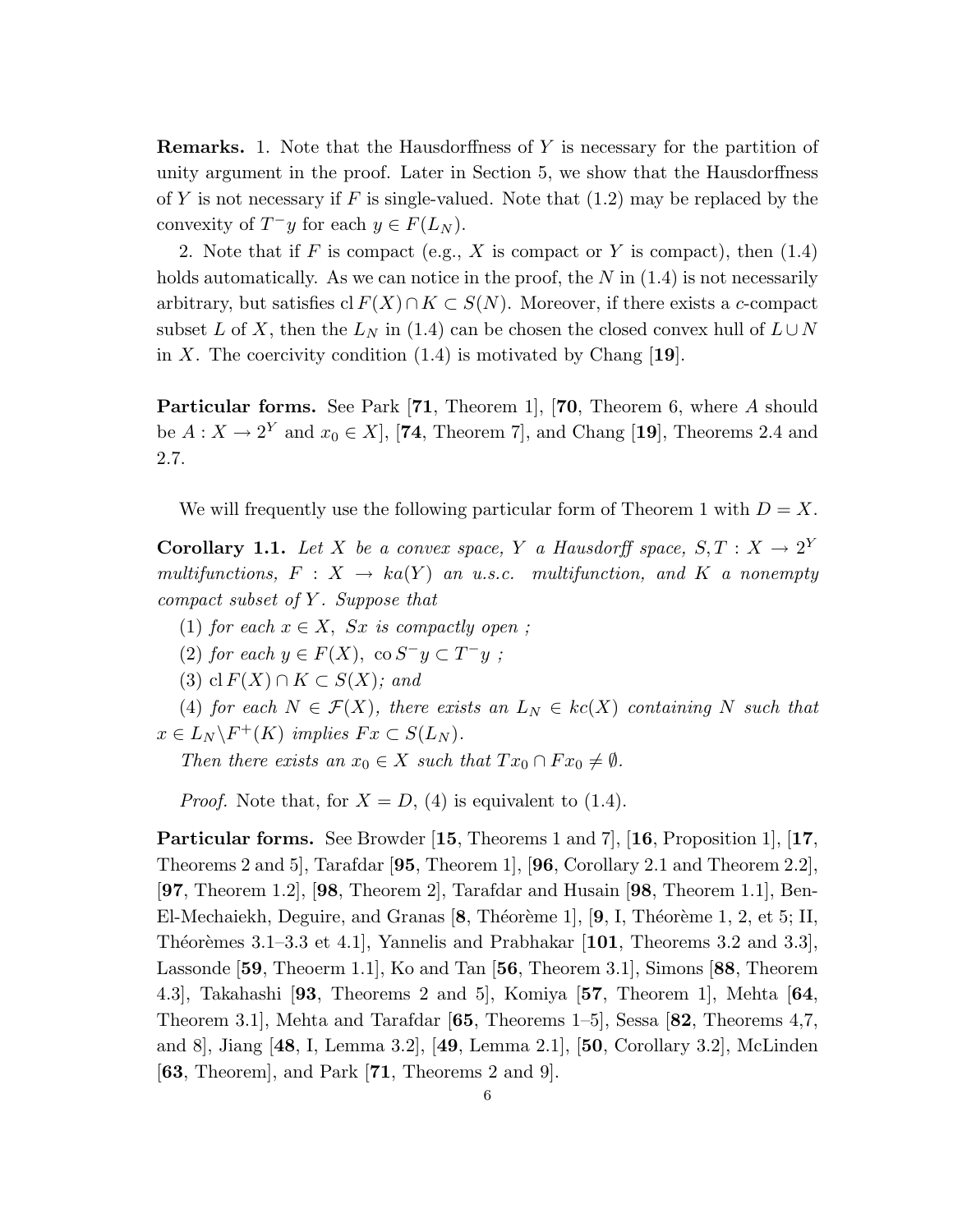If the multifunction  $F$  in Corollary 1.1 is compact, we have the following:

**Corollary 1.2.** (Granas and Liu [37, Theorem 4.1]) Let X be a convex space, Y a Hausdorff space, and  $T, F: X \to 2^Y$  multifunctions such that

(1)  $T^-y$  is convex for each  $y \in Y$ ;

(2)  $\{\text{Int } Tx\}_{x \in X}$  covers Y ; and

(3) F is compact and, for each polytope C in X, the restriction  $F \mid C : C \rightarrow$  $ka(Y)$  is u.s.c.

Then T and F have a coincidence point.

*Proof.* Let K be a compact subset of Y such that  $F(X) \subset K \subset Y$ . Since  $K \subset Y$  $n$  $\sum_{i=1}^{n} \text{Int } Tx_i$  for a finite subset  $\{x_1, x_2, \cdots, x_n\}$  in X. Let  $C = \text{co}\{x_1, x_2, \cdots, x_n\}$ and  $Sx = \text{Int } Tx$  for each  $x \in C$ . Apply Corollary 1.1 with  $(C, K, S, T \mid C, F \mid C)$ instead of  $(X, Y, S, T, F)$ . Then all the requirements of Corollary 1.1 are clearly satisfied. Therefore, the conclusion follows.

**Remarks.** 1. Corollary 1.2 is the main result of Granas and Liu  $[36,$  Théorème 2.1], [37, Theorem 4.1], and most of other results in [37], especially, coincidence or fixed point theorems in Section 4 of [37], follow from Corollary 1.2.

2. In fact, Granas and Liu [37] assumed that X is a convex subset of a vector space with the finite topology. Then X becomes a convex space and, in their case, F is u.s.c. if and only if  $F/C$  is u.s.c. for every polytope C in X. Therefore [37, Theorem 4.1] directly follows from Corollary 1.1.

### 4. Matching theorems and KKM theorems

In this section, we obtain far-reaching generalizations of the Ky Fan type matching theorems for open coverings and the KKM type theorems.

**Theorem 2.** Let  $D$  be a nonempty subset of a convex space  $X$ ,  $Y$  a Hausdorff space,  $S: D \to 2^Y$  a multifunction,  $F: X \to ka(Y)$  an u.s.c. multifunction, and  $K$  a nonempty compact subset of Y. Suppose that

 $(2.1)$  for each  $x \in D$ , Sx is compactly open;

 $(2.2)$  cl  $F(X) \cap K \subset S(D)$ ; and

(2.3) for each  $N \in \mathcal{F}(D)$ , there exists an  $L_N \in kc(X)$  as in (1.4).

Then there exist an  $\{x_1, x_2, \cdots, x_n\} \in \mathcal{F}(D)$  and an  $x_0 \in \text{co}\{x_1, x_2, \cdots, x_n\}$ such that  $Fx_0 \cap \bigcap_{i=1}^n$  $\sum_{i=1}^n Sx_i \neq \emptyset.$ 

*Proof.* For each  $y \in Y$ , put  $T^{-}y = \cos^{-}y$ . This defines a multifunction  $T: X \to 2^Y$ . Then all of the requirements of Theorem 1 are satisfied. In fact,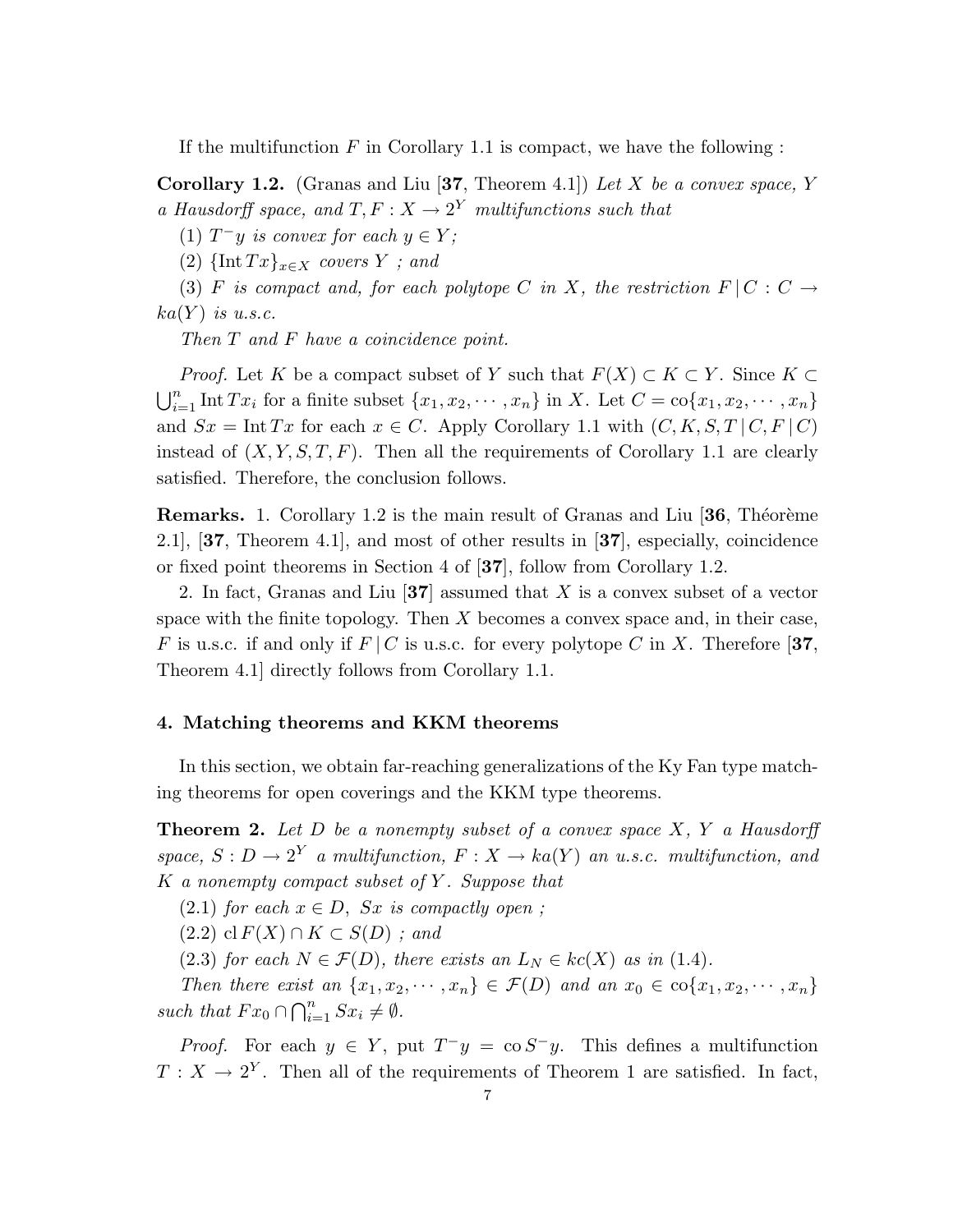for each  $x \in D$ ,  $x \in S^{-}y$  for some  $y \in Y$  implies  $x \in T^{-}y$ , that is,  $Sx \subset Tx$ . This and  $(2.1)$  imply  $(1.1)$ . Moreover,  $T^{-}y$ , which may be empty, is convex for each  $y \in F(X)$ . This shows (1.2). Since (2.2) and (2.3) are same as (1.3) and (1.4), resp., by Theorem 1, T and F have a coincidence point  $x_0 \in X$ , that is,  $Tx_0 \cap Fx_0 \neq \emptyset$ . For  $y \in Tx_0 \cap Fx_0$ , we have  $x_0 \in T^-y = \text{co } S^-y$ , and hence, there exists a finite set  $\{x_1, x_2, \dots, x_n\}$  in  $S^-y \subset D$  such that  $x_0 \in \text{co}\{x_1, x_2, \dots, x_n\}$ . Since  $x_i \in S^- y$  implies  $y \in S x_i$  for all  $i, 1 \leq i \leq n$ , we have  $y \in F x_0 \cap \bigcap_{i=1}^n$  $\sum_{i=1}^n Sx_i$ . This completes our proof.

In fact, Theorems 1 and 2 are equivalent.

*Proof of Theorem 1 using Theorem 2.* Since  $(1.3)$  and  $(1.4)$  are same as  $(2.2)$  and (2.3), resp., and (1.1) implies (2.1), by Theorem 2, there exist  $\{x_1, x_2, \dots, x_n\} \subset D$ and  $x_0 \in \text{co}\{x_1, x_2, \cdots, x_n\}$  such that  $Fx_0 \cap \bigcap_{i=1}^n$  $\sum_{i=1}^{n} Sx_i \neq \emptyset$ . For  $y \in Fx_0 \cap$  $\mathcal{L}^{n}$  $x_1, x_2, \dots, x_n$  such that  $Fx_0 \cap \bigcap_{i=1}^n Sx_i \neq \emptyset$ . For  $y \in Fx_0 \cap \bigcap_{i=1}^n Sx_i$ ,<br>  $\bigcap_{i=1}^n Sx_i \subset \bigcap_{i=1}^n T_{\square_i}$  by (1,1). Since  $y \in Fx_0 \subset F(X)$  and  $x \in T_{\square_i}$ we have  $y \in \bigcap_{i=1}^n Sx_i \subset \bigcap_{i=1}^n Tx_i$  by (1.1). Since  $y \in Fx_0 \subset F(X)$  and  $x_i \in T^{-}y$ for all  $i, 1 \leq i \leq n$ , by  $(1.2)$ ,  $\text{co}\{x_1, x_2, \cdots, x_n\} \subset T^-y$ . In particular,  $x_0 \in T^-y$ , that is,  $y \in Tx_0$ . Hence  $y \in Tx_0 \cap Fx_0$ . This completes our proof.

Particular forms. Theorem 2 generalizes Fan's matching theorem for open coverings in [32]. In fact, if F is single-valued, then Theorem 2 contains [70, Theorems 1 and 2 and [74, Theorem 2]. Further, if  $X = Y$  and  $F = 1_X$ , the identity function, Theorem 2 includes Fan [32, Lemma 1 and Theorem 3].

Theorem 2 can be restated in its contrapositive form and in terms of the complement  $Gx$  of  $Sx$  in Y as follows :

**Theorem 3.** Let  $D, X, Y, F$ , and K be as in Theorem 2. Let  $G: D \to 2^Y$  be a multifunction such that

(3.1) for each  $x \in D$ ,  $Gx$  is compactly closed;

(3.2) for each  $N \in \mathcal{F}(D)$ ,  $F(\text{co }N) \subset G(N)$ ; and

(3.3) there exists an  $L_N \in kc(X)$  containing N such that  $x \in L_N \backslash F^+(K)$  $(m.5)$  and  $c$  and  $m L_N \subset R_{\mathcal{C}}(X)$ <br>implies  $\bigcap \{Gz : z \in L_N \cap D\} \subset Y \backslash Fx$ .  $\overline{\phantom{a}}$ 

Then cl  $F(X) \cap K \cap$  $\{Gx : x \in D\} \neq \emptyset$ .

*Proof.* Suppose the conclusion does not hold. Then cl  $F(X) \cap K \subset S(D)$ , where  $Sx = Y \backslash Gx$  for  $x \in D$ . Since cl  $F(X) \cap K$  is compact, there exists a finite subset  $N \subset D$  such that  $\text{cl } F(X) \cap K \subset S(N)$ . Therefore, by Theorem 2, there exists an  $M \in \mathcal{F}(D)$  such that  $F(\text{co }M) \cap \bigcap \{Sx : x \in M\} \neq \emptyset$ ; that is,  $F(\text{co }M) \not\subset G(M)$ . This contradicts (3.2).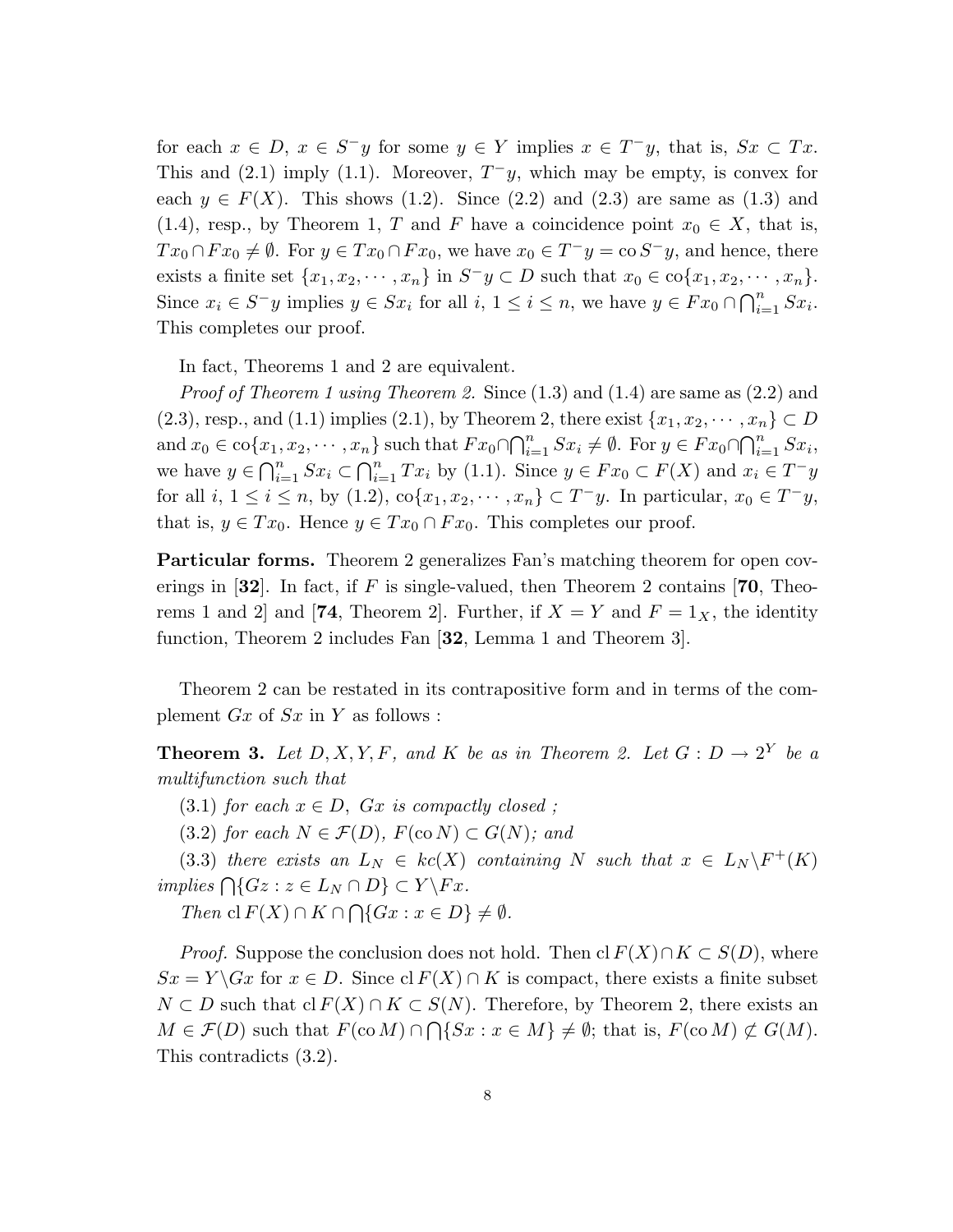**Remark.** For  $X = Y$  and  $F = 1_X$ , (3.2) simply states that  $G: D \to 2^X$  is a KKM multifunction. In fact, Theorem 3 generalizes a number of known KKM type theorems.

**Particular forms.** For a single-valued function  $F = f : X \to Y$ , Theorem 3 reduces to [74, Theorem 3], which includes [70, Theorems 3 and 4], [74, Theorem 4]. Moreover, Theorem 3 generalizes Chang [19, Theorem 2.1], Lassonde [59, Theorems I and III, and Fan  $[25, \text{Lemma 1}], [30, \text{ Theorem 1}], [32, \text{ Theorem 4}].$ 

**Remark.** Actually, Lemma 2 follows from Theorem 3. In fact, put  $X = Y$ ,  $F = 1_X$ ,  $K = Gx_0$ , and  $L_N = \text{co}(\{x_0\} \cup N)$  in Theorem 3. Then (3.3) is satisfied since  $x \notin Gx_0$  implies  $\bigcap \{Gz : z \in L_N \cap D\} \subset Gx_0 \subset X \setminus \{x\}.$  Therefore,  $Gx_0 \cap \bigcap \{Gx : x \in D\} = \bigcap \{Gx : x \in D\} \neq \emptyset.$ 

However, according to Theorem 3, we have to assume the Hausdorffness of  $X$ in Lemma 2, which is superfluous. We discuss this matter in the next section.

### 5. Some general KKM theorems

Since Theorems 1–3 are mutually equivalent, we shall focus mainly on Theorem 3 in this section. We first need the following, which can be deduced from Lemma 2.

**Lemma 3.** (Jiang [50, Lemma 1]) Let D be a nonempty subset of a convex space X and  $G: D \to 2^X$  a KKM multifunction with compactly closed values. Then for every nonempty compact convex subset  $X_0$  of  $X$ , we have

$$
X_0 \cap \bigcap \{Gx : x \in X_0 \cap D\} \neq \emptyset.
$$

*Proof.* Define  $G_0x = Gx \cap X_0$  for  $x \in X_0 \cap D$ . Then  $G_0 : X_0 \cap D \to 2^{X_0}$ is well-defined. If  $X_0 \cap D = \emptyset$ , then the conclusion holds trivially. Therefore, we may assume  $X_0 \cap D \neq \emptyset$ . Consider  $(X_0 \cap D, X_0, G_0)$  instead of  $(D, X, G)$  in Lemma 2. Then all of the requirements of Lemma 2 are satisfied. Therefore we have  $\bigcap \{G_0x : x \in X_0 \cap D\} \neq \emptyset$  or  $X_0 \cap \bigcap \{Gx : x \in X_0 \cap D\} \neq \emptyset$ . This completes our proof.

Remark. Jiang obtained Lemma 3 from the Brouwer fixed point theorem and the partition of unity argument.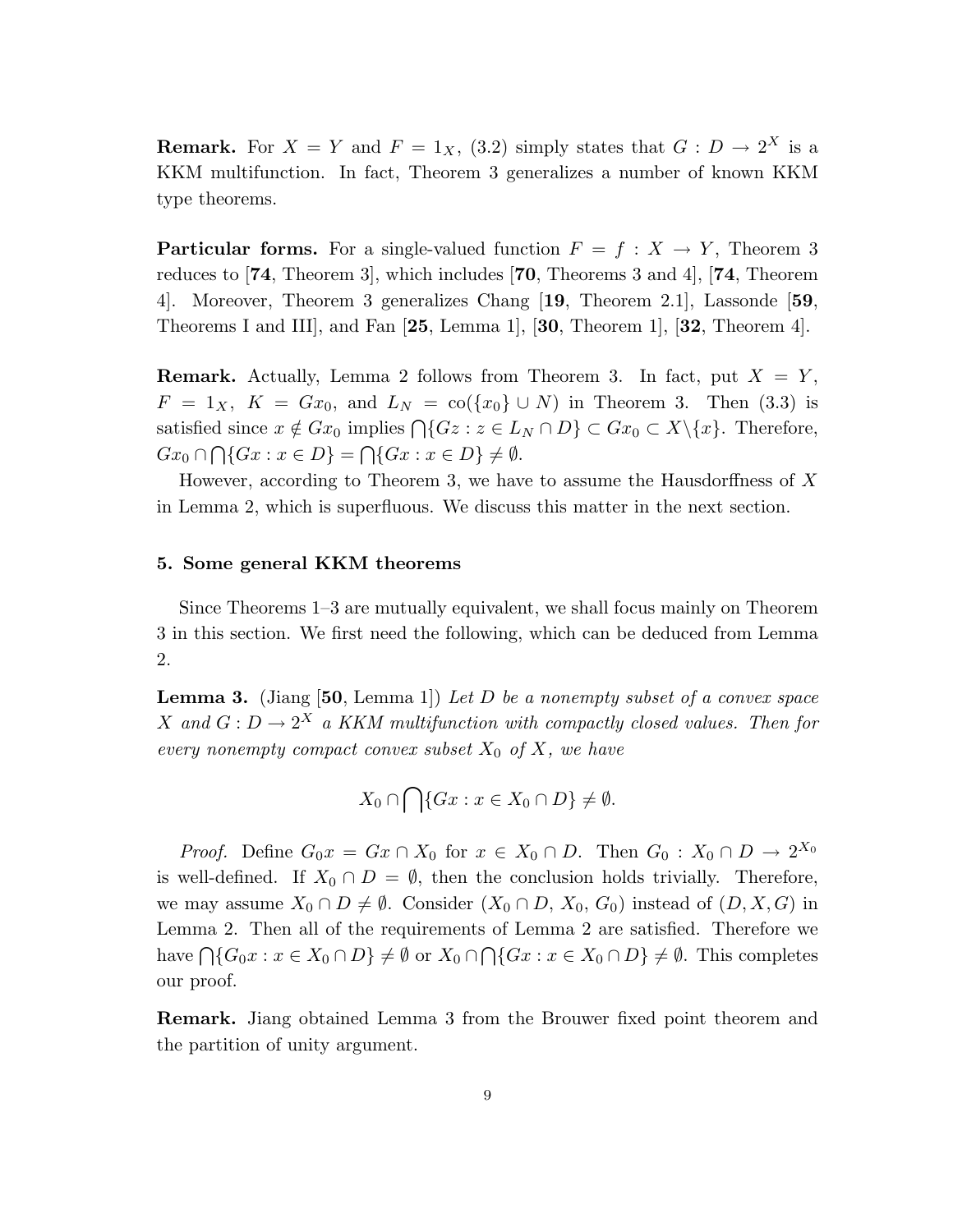**Theorem 4.** Let  $D$  be a nonempty subset of a convex space  $X$ ,  $Y$  a topological space,  $G: D \to 2^Y$ ,  $F: X \to 2^Y$  multifunctions, and K a nonempty compact subset of  $Y$ . Suppose that

- (4.1) for each  $x \in D$ ,  $Gx$  and  $F^+Gx$  are compactly closed;
- $(4.2)$   $F^+G: D \to 2^X$  is a KKM multifunction;
- (4.3) there exists a multifunction  $H: D \to 2^X$  satisfying
- (a)  $Hx \subset F^+Gx$  for each  $x \in D$ ;
- (b) for each  $N \in \mathcal{F}(D)$ , there exists an  $L_N \in kc(X)$  containing N such that  $L_N \cap$  $\tilde{\phantom{a}}$  $\bigcap \{Hx : x \in L_N \cap D\} \subset F^+K$ ; and  $\overline{a}$
- (c)  $L_N \cap \bigcap \{Hx : x \in L_N \cap D\} = \emptyset$  implies  $L_N \cap$  ${F^+Gx : x \in L_N \cap D}$  $\subset F^+K$ .

Then we have  $\operatorname{cl} F(X) \cap K \cap$  $\overline{a}$  $\{Gx : x \in D\} \neq \emptyset$ .

*Proof.* We use Lemma 3. Suppose the conclusion does not hold. Since cl  $F(X) \cap$ K is compact, there exists an  $N \in \mathcal{F}(D)$  such that

$$
F(X) \cap K \subset \mathrm{cl}\, F(X) \cap K \subset \bigcup_{x \in N} (Y \backslash Gx).
$$

Since there exists an  $L_N \in kc(X)$ , we have

$$
L_N \cap \bigcap_{x \in L_N \cap D} F^+Gx \cap F^+(K) = \emptyset,
$$

and hence

$$
L_N \cap \bigcap_{x \in L_N \cap D} Hx \cap F^+(K) = \emptyset
$$

by (a). Since

$$
L_N \cap \bigcap_{x \in L_N \cap D} Hx \subset F^+(K)
$$

by (b), we have

$$
L_N \cap \bigcap_{x \in L_N \cap D} Hx = \emptyset,
$$

which implies

$$
L_N \cap \bigcap_{x \in L_N \cap D} F^+Gx \subset F^+(K)
$$

by (c). Therefore, we must have

$$
L_N \cap \bigcap_{x \in L_N \cap D} F^+Gx = \emptyset,
$$

which contradicts Lemma 3. This completes our proof.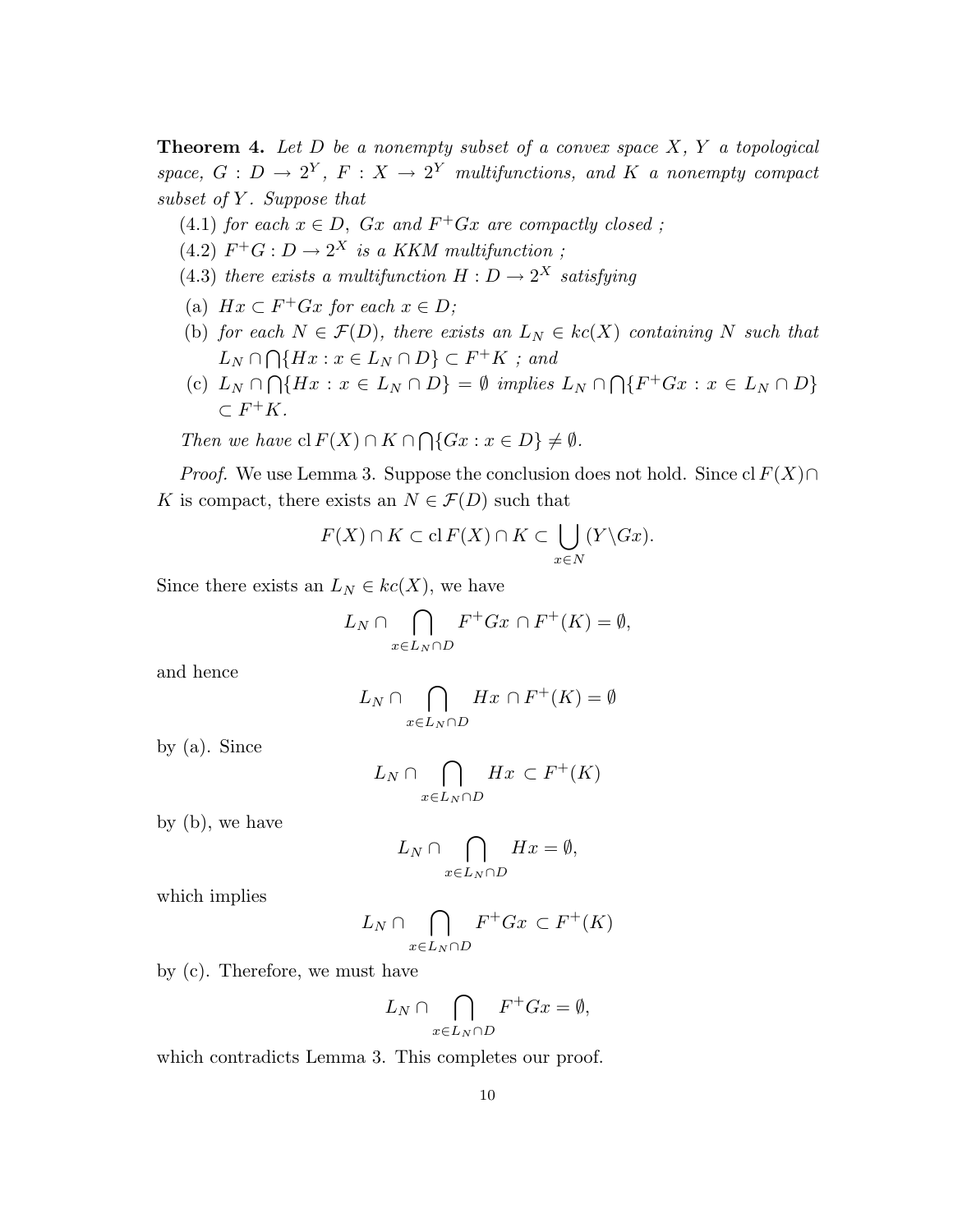Remarks. 1. The condition (4.1) is satisfied if we assume one of the following : (i) F is l.s.c. and  $Gx$  is closed for each  $x \in D$ .

(ii)  $F$  is a compact-valued continuous multifunction and  $Gx$  is compactly closed for each  $x \in D$ .

(iii)  $F = t : X \to Y$  is a single-valued continuous function and  $Gx$  is compactly closed for each  $x \in D$ .

2. The condition (4.2) implies (3.2), but not conversely.

3. For the above case (iii), Theorem 4 reduces to Jiang [50, Theorem 2.2], which unifies three basic KKM type theorems of Lassonde [59, Theorems I, II, and III], and thus includes Dugundji and Granas [22, Corollary 1.4]. For details, see [50]. Note that our condition (b) is much weaker than Jiang's.

In case  $H = F^+G$ , Theorem 4 reduces to the following :

## **Theorem 4'.** Let  $D, X, Y, G, F$ , and  $K$  be as in Theorem 4. Suppose that

- (4.1) for each  $x \in D$ ,  $Gx$  and  $F^+Gx$  is compactly closed;
- $(4.2)$   $F^+G: D \to 2^X$  is a KKM multifunction; and
- $(4.3)'$  for each  $N \in \mathcal{F}(D)$ , there exists an  $L_N \in kc(X)$  containing N such that

 $L_N \cap$  $\sim$  ${F^+Gx : x \in L_N \cap D} \subset F^+K.$ 

Then we have  $\operatorname{cl} F(X) \cap K \cap$  $\overline{a}$  $\{Gx : x \in D\} \neq \emptyset$ .

Remark. As we noted above, Theorem 4' cannot be comparable to Theorem 3. However, for the case (iii),  $(3.1)$ – $(3.3)$  are same as  $(4.1)$ ,  $(4.2)$ , and  $(4.3)'$ , resp. Only nontrivial part is to show  $(3.3)$  is same as  $(4.3)'$ . In fact, both conditions can be written as follows :  $\overline{a}$ 

$$
(3.3) \ x \in L_N, \ Fx \cap \bigcap \{Gz : z \in L_N \cap D\} \neq \emptyset \Longrightarrow x \in F^+(K).
$$

 $(4.3)'$   $x \in L_N$ ,  $Fx \subset$  $\{Gz : z \in L_N \cap D\} \neq \emptyset \Longrightarrow x \in F^+(K).$ 

Therefore, in general, we have  $(3.3) \implies (4.3)'$ . However, for single-valued F,  $(3.3)$  is same as  $(4.3)'$ . Therefore, for single-valued F, Theorems 3 and 4' are the same and the Hausdorffness assumption on  $Y$  in Theorem 3 is superfluous. Since Theorems 1–3 are equivalent, the same ramark also works for Theorems 1 and 2 and their corollaries, if any.

### 6. Analytic alternatives and fixed point theorems

Actually, Theorem 1 can be restated in various equivalent formulations. However, for the sake of simplicity, we consider the particular case Corollary 1.1 from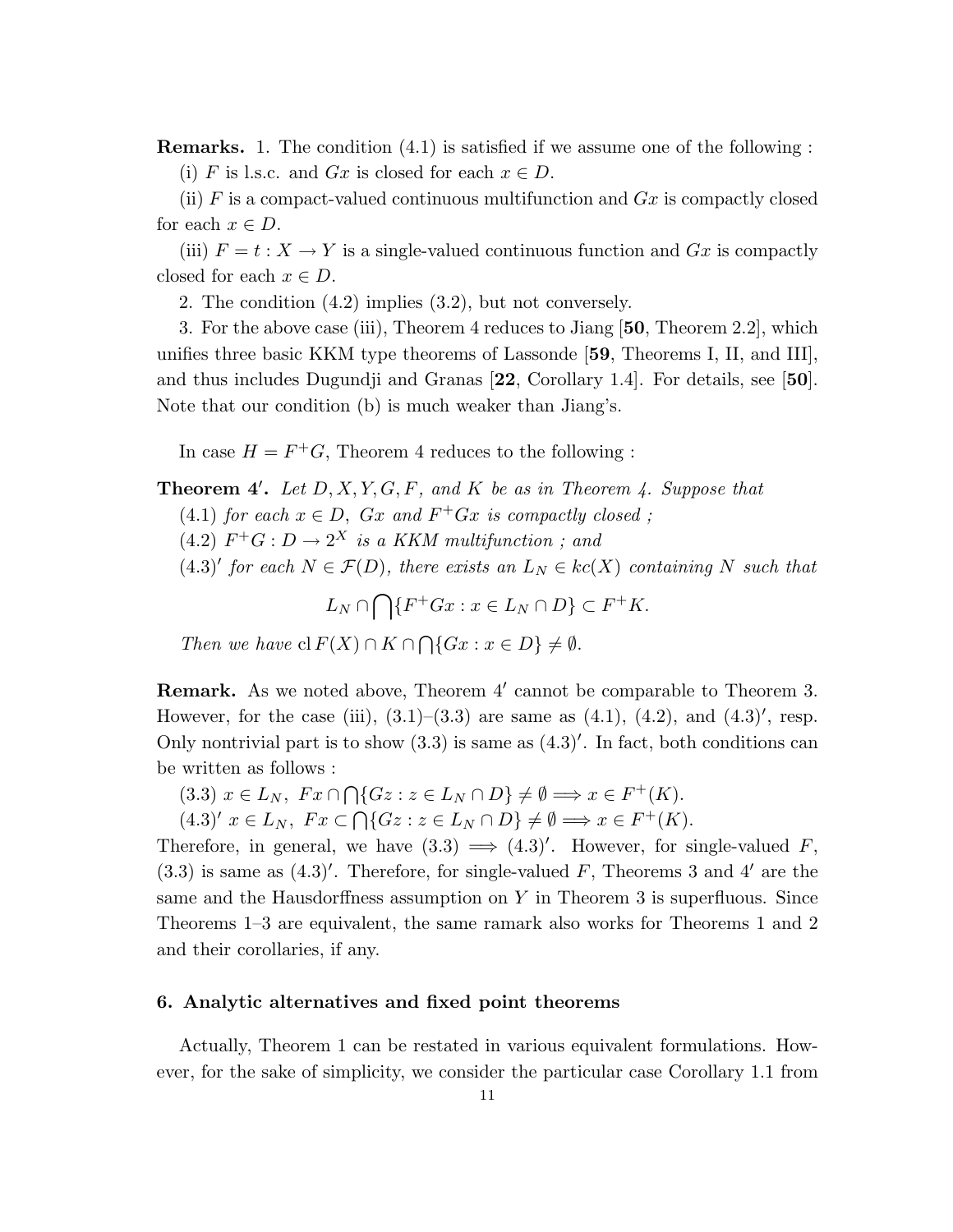now on. In this section, we give an equivalent form of Corollary 1.1 and two direct applications. The first one is a basis of various minimax inequalities and the second one generalizes the Himmelberg fixed point theorem [45, Theorem 2] to acyclic compact multifunctions.

**Theorem 5.** Let X be a convex space, Y a Hausdorff space,  $F: X \to ka(Y)$ an u.s.c. multifunction,  $A, B \subset Z$  sets,  $f, g: X \times Y \rightarrow Z$  functions, and K a nonempty compact subset of  $Y$ . Suppose that

(5.1) for each  $x \in X$ ,  $\{y \in Y : g(x, y) \in A\}$  is compactly open;

(5.2) for each  $y \in F(X)$ ,  $\{x \in X : f(x,y) \in B\} \supset \text{co}\{x \in X : g(x,y) \in A\};$ and

(5.3) for each  $N \in \mathcal{F}(X)$ , there exists an  $L_N \in kc(X)$  containing N such that, for each  $x \in L_N \backslash F^+(K)$  and each  $y \in Fx$ , there exists an  $x_1 \in L_N$  satisfying  $g(x_1, y) \in A$ .

Then either

- (a) there exists a  $\hat{y} \in \text{cl } F(X) \cap K$  such that  $g(x, \hat{y}) \notin A$  for all  $x \in X$ , or
- (b) there exists an  $\hat{x} \in X$  and  $a \hat{y} \in F\hat{x}$  such that  $f(\hat{x}, \hat{y}) \in B$ .

*Proof of Theorem 5 using Corollary 1.1.* Consider the multifunctions  $S, T$ :  $X \to 2^Y$  given by

$$
Sx = \{y \in Y : g(x, y) \in A\}
$$
 and  $Tx = \{y \in Y : f(x, y) \in B\}$ 

for each  $x \in X$ . Then the requirements (1) and (2) of Corollary 1.1 are satisfied. Suppose that (a) does not hold. This means that cl  $F(X) \cap K$  is covered by Sx's. Since cl  $F(X) \cap K$  is compact, there exists an  $N \in \mathcal{F}(X)$  such that cl  $F(X) \cap K \subset$  $S(N)$ , whence we have (3). Further, (5.3) implies the requirement (4). Therefore, by Corollary 1.1, there exists a point  $\hat{x} \in X$  such that  $T\hat{x} \cap F\hat{x} \neq \emptyset$ ; that is, there exists a  $\hat{y} \in F\hat{x}$  such that  $\hat{y} \in T\hat{x}$ . This completes our proof.

Proof of Corollary 1.1 using Theorem 5. Assume the hypothesis of Corollary 1.1, and apply Theorem 5 to  $Z = X \times Y$ . Let A be the graph of S with  $g(x, y) = (x, y)$ , and B the graph of T with  $f(x, y) = (x, y)$ . Then (1), (2), and (4) in Corollary 1.1 imply (5.1)–(5.3) in Theorem 5. However, Property (a) in Theorem 5 does not hold since  $S^-y$  is assumed nonempty for each  $y \in \text{cl } F(X) \cap K$  by (3) in Corollary 1.1. Hence Property (b) holds, that is, there exist an  $\hat{x} \in X$  and a  $\hat{y} \in F\hat{x}$  such that  $\hat{y} \in T\hat{x}$ . This completes our proof.

**Remarks.** 1. Note that the set of all  $\hat{y}$  in (a) is a compact subset of cl  $F(X) \cap K$ .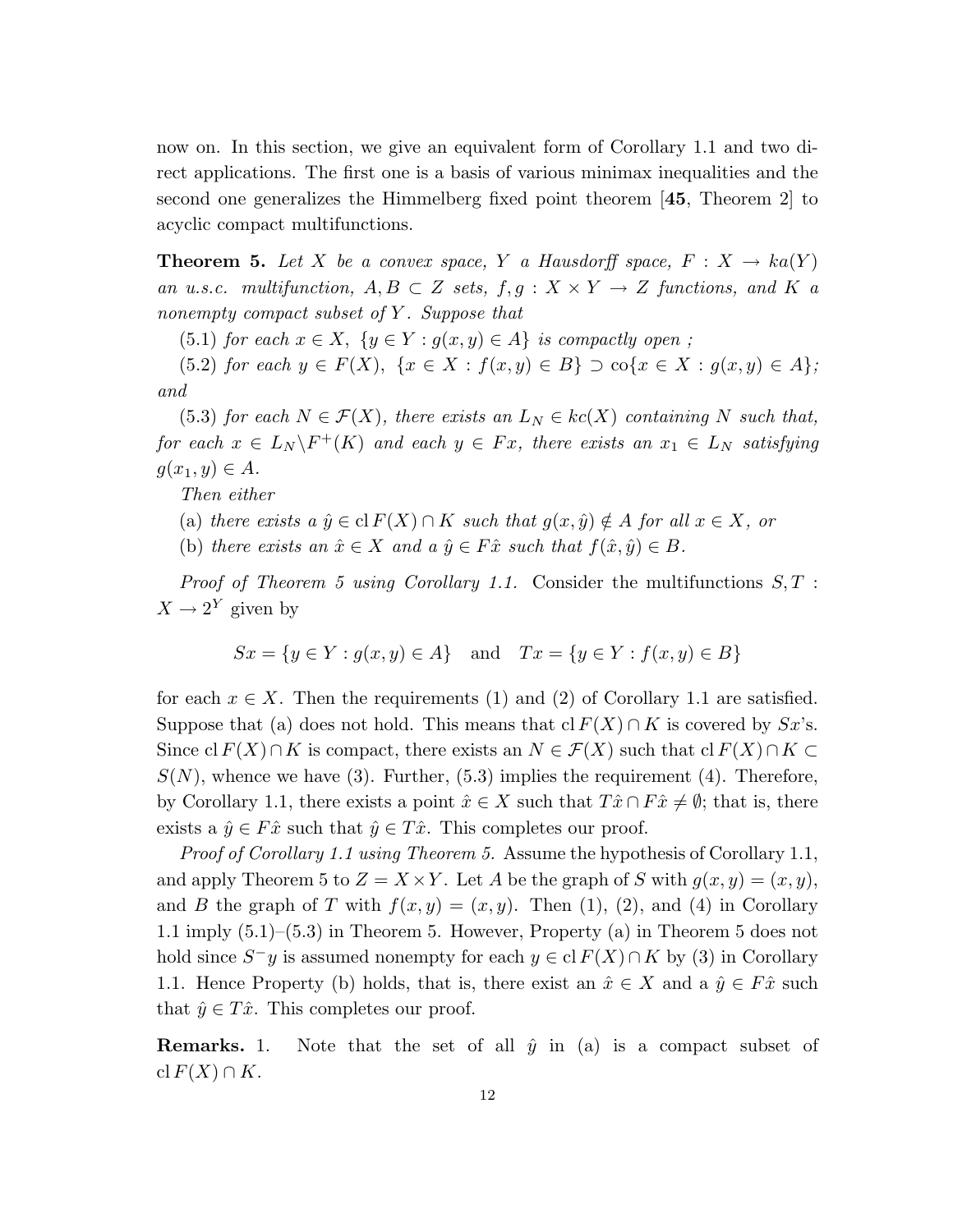2. If  $Z = X \times Y$  and  $f = g = 1_{X \times Y}$ , the identity function, then Theorem 5 becomes a generalization of the 1961 "geometric" lemma of Ky Fan [25, Lemma 4], [28, Lemma].

Particular forms. See Iohvidov [47, Theorem 1], Fan [27, Theorem 10], Browder [15, Theorem 17], Lassonde [59, Theorem 1.1' and Proposition 1.7], and Park [71, Theorem 7]. For geometric forms, Fan [25], [28], [29, Theorem 2], [30, Theorem 10], Tan [94, Theorem 2], Shih and Tan [85, Theorem 3], Lin [61, Theorem 1], and Park [74, Theorem 9].

From Theorem 5, we have the following analytic alternative, which is a basis of various minimax inequalities.

**Theorem 6.** Let X be a convex space, Y a Hausdorff space,  $F: X \to ka(Y)$  and u.s.c. multifunction,  $\alpha \geq \beta$ ,  $f, g: X \times Y \to \overline{\mathbf{R}}$  extended real-valued functions, and  $K$  a nonempty compact subset of Y. Suppose that

(6.1)  $g(x, y) \leq f(x, y)$  for all  $(x, y) \in X \times Y$ ;

(6.2) for each  $x \in X$ ,  $\{y \in Y : g(x, y) > \alpha\}$  is compactly open;

(6.3) for each  $y \in F(X)$ ,  $\{x \in X : f(x,y) > \beta\}$  is convex or empty; and

(6.4) for each  $N \in \mathcal{F}(X)$ , there exists an  $L_N \in kc(X)$  containing N such that, for each  $x \in L_N \backslash F^+(K)$  and each  $y \in Fx$ , there exsits an  $x_1 \in L_N$  satisfying  $g(x_1, y) > \alpha$ .

Then either

(a) there exsits a  $\hat{y} \in \text{cl } F(X) \cap K$  such that  $g(x, \hat{y}) \leq \alpha$  for all  $x \in X$ , or

(b) there exists an  $\hat{x} \in X$  and a  $\hat{y} \in F\hat{x}$  such that  $f(\hat{x}, \hat{y}) > \beta$ .

*Proof.* Put  $Z = \overline{R}$ ,  $A = (\alpha, +\infty]$ , and  $B = (\beta, +\infty]$  in Theorem 5.

**Particular forms.** See Fan  $[29,$  Theorem 1, Brézis, Nirenberg, and Stampacchia [12, Theroem 1], Allen [1, Theorem 2], Ben-El-Mechaiekh, Deguire, and Granas  $[8,$  Théorème 2],  $[9,$  II, Théoremès 5.1 et 5.6, Corollaire 5.2], Tan  $[94,$  Theoerm 1], Shih and Tan [83, Theorem 1], [86, Theorem 3], Aubin and Ekeland [4, Theorem 6.3.9], Granas and Liu [36, Theorem 5.1], Lin [61, Theorem 5], Takahashi [93, Theorem 3], Ding and Tan [21, Theorem 1], Bae, Kim, and Tan [5, Theorem 1], and Park  $[71,$  Theorem 9,  $[74,$  Theorem 7.

As an another application of Theorem 5, we have the following generalized fixed point theorem.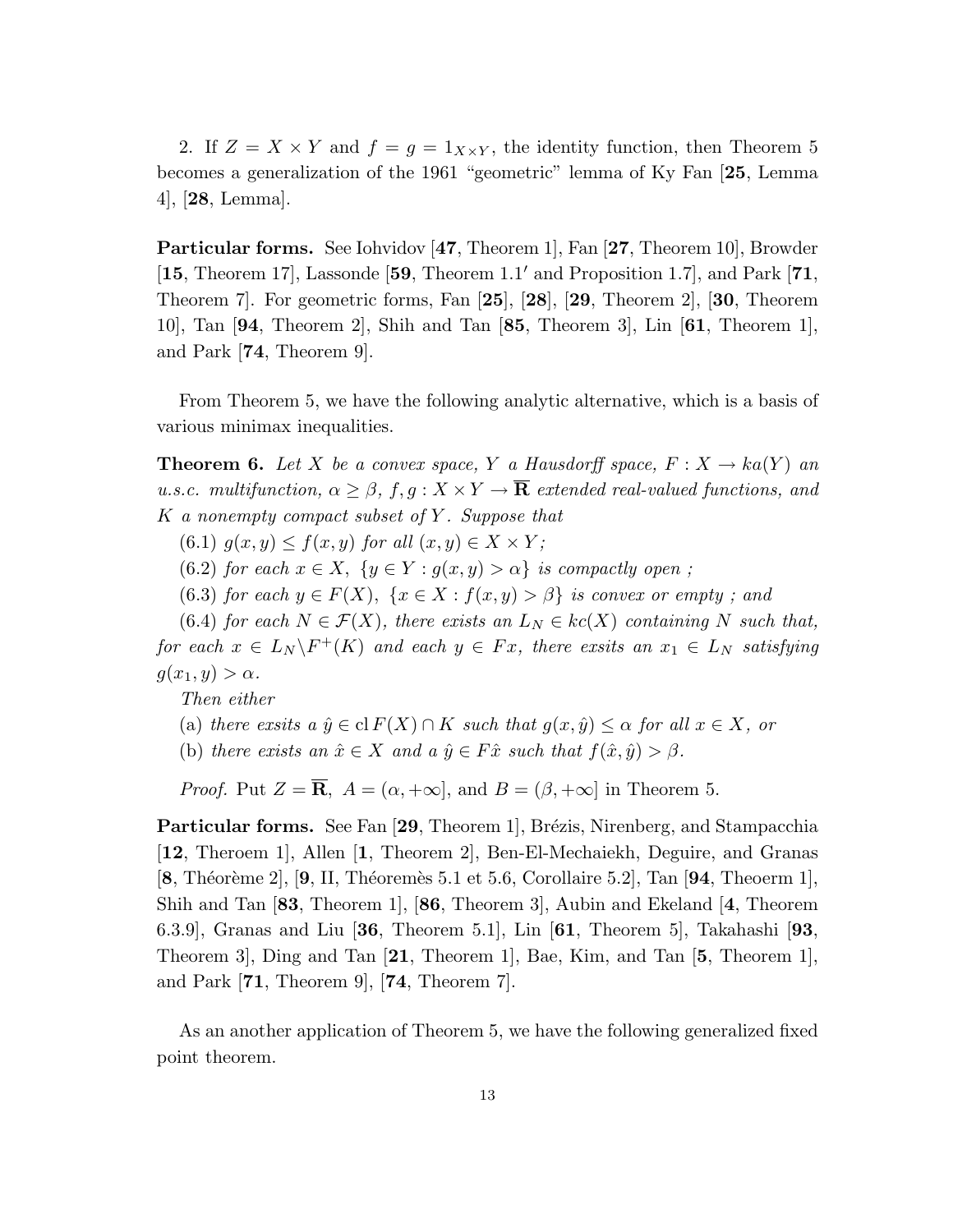**Theorem 7.** Let X and C be nonempty convex subsets of a Hausdorff locally convex t.v.s. E. Let  $F: X \to ca(X+C)$  be a compact u.s.c. multifunction. Suppose that one of the following conditions holds :

- (i)  $X$  is closed and  $C$  is compact.
- (ii)  $X$  is compact and  $C$  is closed.
- (iii)  $C = \{0\}.$

Then there is an  $\hat{x} \in X$  such that  $F\hat{x} \cap (\hat{x} + C) \neq \emptyset$ .

*Proof.* Let V be an open convex neighborhood of 0 in  $E$ , and Y a compact set such that  $F(X) \subset Y \subset X + C$ . Apply Theorem 5 to  $A = B = C + V$ ,  $Z = E$ , and  $f = g: X \times Y \to Z$  defined by  $g(x, y) = y - x$  for  $(x, y) \in X \times Y$ . All of the requirements are satisfied. In fact,

- (5.1) for each  $x \in X$ ,  $\{y \in Y : g(x, y) \in A\} = x + C + V$  is open;
- (5.2) for each  $y \in Y$ ,  $\{x \in X : g(x, y) \in A\} = y C V$  is convex; and
- $(5.3)$  clearly holds since  $Y = K$  is compact.

Moreover, Property (a) in Theorem 5 does not hold. In fact, since  $Y \subset X + C$ , for every  $y \in Y$ , there exists an  $x \in X$  such that  $y \in x + C + V$ , that is,  $y - x \in A$ . Therefore Property (b) holds; that is, there exist an  $x_V \in X$  and a  $y_V \in F x_V$ such that  $y_V - x_V \in C + V$ . In other words, we obtain the assertion :

(\*) for each neighborhood V of 0 in  $E$ ,

$$
(F - i)(X) \cap (C + V) \neq \emptyset,
$$

where  $i: X \to E$  is the inclusion map.

(i) Since X is closed, so is  $(F - i)(X)$ . (See Lassonde [59, Lemma 2(i)].) Since C is compact and E is regular, (\*) implies that  $(F - i)(X) \cap C \neq \emptyset$ ; that is, there exists an  $\hat{x} \in X$  such that  $F\hat{x} \cap (\hat{x} + C) \neq \emptyset$ .

(ii) Since  $(F - i)(X)$  is compact and C is closed, the same conclusion follows as in Case (i).

(iii) If  $C = \{0\}$ , then  $F: X \to ca(X)$  is a compact u.s.c. multifunction. Hence, F has a fixed point if and only if  $(*)$  with  $C = \{0\}$  holds (Lassonde [59, Lemma  $2(ii)]$ .

This completes our proof.

**Particular forms.** For  $F: X \to cc(X+C)$ , Theorem 7 reduces to Lassonde [59, Theorem 1.6 and Corollary 1.18], which generalize earlier results of Fan [27, Corollary to Theorem 10] and Browder [15, Theorem 19]. Theorem 7(iii) generalizes Himmelberg [45, Theorem 2], where it is assumed that  $F: X \to cc(X)$ . Particular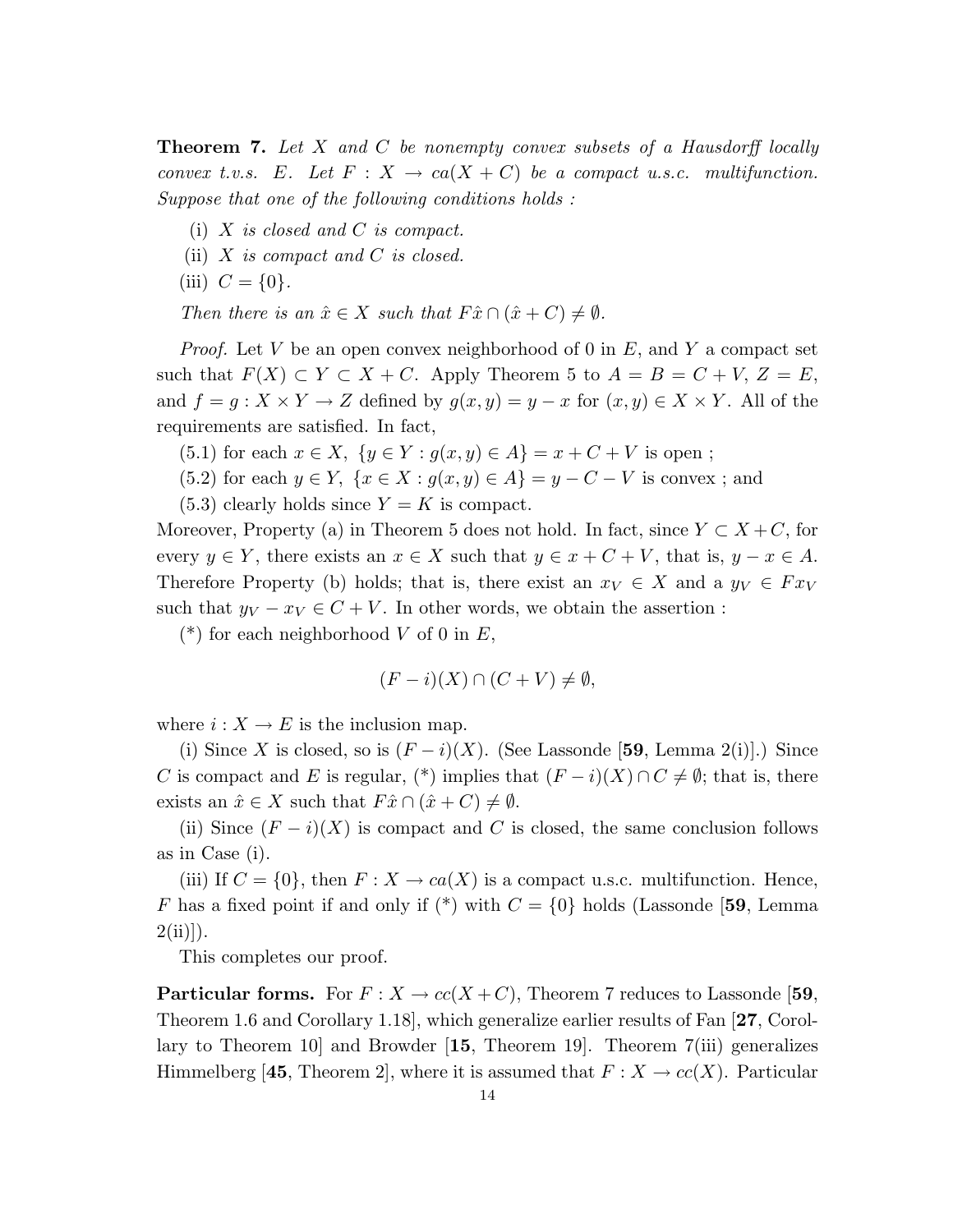forms of this result are due to Schauder [81, Satz II], Mazur [62], Bohnenblust and Karlin [11], Hukuhara [46], and Singbal [90], and, for a compact X, Brouwer [13, Theorem 4], Schauder [81, Satz I], Tychonoff [99, Satz], Kakutani [53, Theorem 1], Ky Fan [24], and Glicksberg [34, Theorem].

**Remark.** If X itself is compact in Theorem 7(iii), then X is an  $lc$  space and, hence, the conclusion follows from Begle's well-known theorem [6, Theorem 1].

#### 7. An abstract variational inequality and a main minimax inequality

Theorem 1 can be used to obtain variational inequalities and minimax theorems. However, for the sake of simplicity, we adopt Corollary 1.1. The following abstract variational inequality is a typical one and has many applications.

**Theorem 8.** Let X be a Hausdorff convex space,  $p, q : X \times X \to \mathbf{R} \cup \{+\infty\},\$  $h: X \to \mathbf{R} \cup \{+\infty\}$  functions,  $F: X \to ka(X)$  an u.s.c. multifunction, and K a nonempty compact subset of X. Suppose that

(8.1)  $q(x,y) \leq p(x,y)$  for  $(x,y) \in X \times X$ , and  $p(x,y) + h(y) \leq h(x)$  for all  $x \in X$  and all  $y \in Fx$ ;

(8.2) for each  $x \in X$ ,  $\{y \in X : q(x,y) + h(y) > h(x)\}$  is compactly open;

(8.3) for each  $y \in F(X)$ ,  $\{x \in X : p(x, y) + h(y) > h(x)\}$  is convex or empty; and

(8.4) for each  $N \in \mathcal{F}(X)$ , there exists an  $L_N \in kc(X)$  containing N such that  $x \in L_N \backslash F^+(K)$  implies

 $Fx \subset \{y \in X : q(x_1, y) + h(y) > h(x_1) \text{ for some } x_1 \in L_N\}.$ 

Then there exists a point  $y_0 \in \text{cl } F(X) \cap K$  such that

$$
q(x, y_0) + h(y_0) \le h(x) \text{ for all } x \in X.
$$

Moreover, the set of all solutions  $y_0$  is a compact subset of cl  $F(X) \cap K$ .

*Proof.* Define multifunctions  $S, T : X \to 2^X$  by

$$
Sx = \{y \in X : q(x, y) + h(y) > h(x)\},\
$$
  

$$
Tx = \{y \in X : p(x, y) + h(y) > h(x)\}
$$

for  $x \in X$ . Suppose that there exists a  $y_0 \in \text{cl } F(X) \cap K$  such that  $y_0 \notin S(X)$ . Then the conclusion follows. Therefore, we may assume that cl  $F(X) \cap K \subset S(X)$ .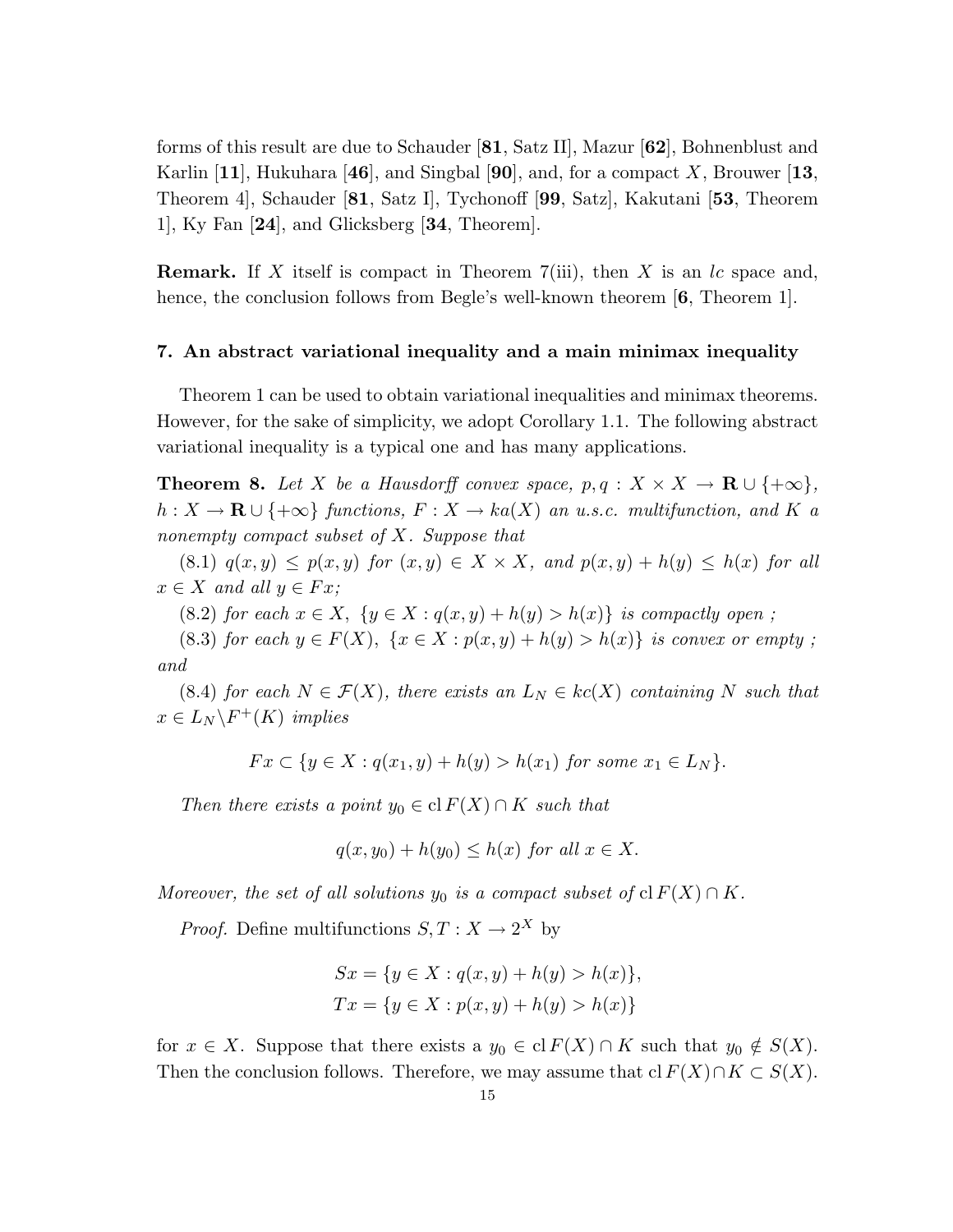Then all of the requirements of Corollary 1.1 are satisfied. Hence, there exists an  $x_0 \in X$  such that  $Tx_0 \cap F x_0 \neq \emptyset$ . Let  $y_0 \in Tx_0 \cap F x_0$ . Then  $y_0 \in F x_0$  and

$$
p(x_0, y_0) + h(y_0) > h(x_0),
$$

which contradicts  $(8.1)$ . Moreover, the set of all solutions  $y_0$  is the intersection

$$
\bigcap_{x \in X} \{ y \in \mathrm{cl}\, F(X) \cap K : q(x,y) + h(y) \le h(x) \}
$$

of compactly closed subsets of the compact set cl  $F(X) \cap K$ . This completes our proof.

**Remark.** For  $F = 1_X$ , Theorem 8 includes the main results in [75], [77]. Therefore, as shown in [75], [77], the following are particular forms of Theorem 8.

**Particular forms.** See Brézis, Nirenberg, and Stampacchia  $[12,$  Application 3], Juberg and Karamardian [51, Lemma and Theorem 1], Mosco [66, Theorem 2.1], Allen [1, Corollaries 1 and 2], Takahashi [91, Theorem 3], Gwinner [39, Theorems 2 and 3], Lassonde [59, Proposition 1.4], and Park [68, Theorem 2], [75, Theorem 1], [77, Theorem 1].

The analytic alternative in Theorem 6 can be applied to the following main minimax inequality.

**Theorem 9.** Let X be a convex space, Y a Hausdorff space,  $F: X \to ka(Y)$  and u.s.c. multifunction, and K a nonempty compact subset of Y. Suppose that two functions  $f, g: X \times Y \to \mathbf{R} \cup \{+\infty\}$  satisfy the following

(9.1)  $g(x, y) \leq f(x, y)$  for all  $(x, y) \in X \times Y$ ;

(9.2) for each  $x \in X$ ,  $y \mapsto g(x, y)$  is l.s.c. on any compact subset of Y;

(9.3) for each  $y \in F(X)$ ,  $x \mapsto f(x, y)$  is quasi-concave on X; and

(9.4) for each  $N \in \mathcal{F}(X)$ , there exists an  $L_N \in kc(X)$  containing N such that, for each real  $\lambda$ , each  $x \in L_N \backslash F^+(K)$ , and each  $y \in Fx$ , there exists an  $x_1 \in L_N$ satisfying  $g(x_1, y) > \lambda$ .

Then (a) there exists a  $\hat{y} \in \text{cl } F(X) \cap K$  such that

$$
\sup_{x \in X} g(x, \hat{y}) \le \sup_{(x,y) \in F} f(x, y);
$$

and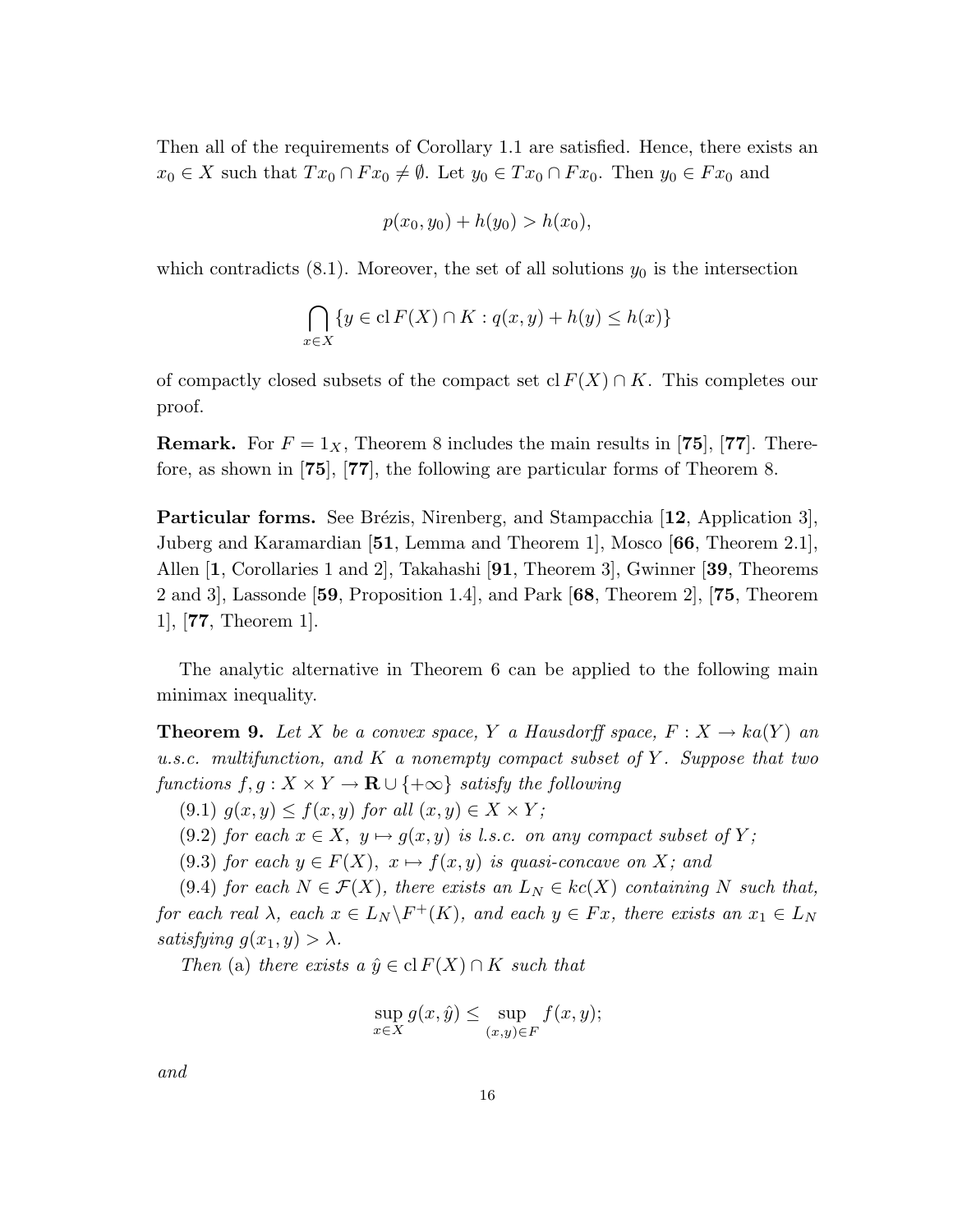(b) the following minimax inequality holds :

$$
\min_{y \in K} \sup_{x \in X} g(x, y) \le \sup_{(x, y) \in F} f(x, y).
$$

Proof. It is clear that (a) implies (b). In order to show (a), we may assume that  $\lambda = \sup\{f(x, y) : (x, y) \in F\} = \sup\{f(x, y) : x \in X \text{ and } y \in Fx\}$  is finite. Since Property (b) of Theorem 6 does not hold for  $\lambda = \alpha = \beta$ , we conclude that Property (a) of Theorem 6 holds. This completes our proof.

Particular forms. Theorem 9 is a far-reaching generalization of Fan's 1972 minimax inequality [29] and contains numerous extensions due to Fan [29, Theorem 1], [32, Theorem 5], Brézis, Nirenberg, and Stampacchia [12, Theorem 1], Takahashi [91, Lemma 1 and Theorem 2.1], [93, Theorems 4 and 6], Yen  $[102,$  Theorem 1], Aubin [3, Theorem 7.1.2], Ben-El-Mechaiekh, Deguire, and Granas [8, Corollaire  $3$ ,  $[9, II, Corollaire 5.3], Tan [94, Theorem 2], Shih and Tan [83, Theorem 2],$ [84, Theorem 2], Aubin and Ekeland [4, Theorem 6.3.9], Lassonde [59, Theorem 1.2 and Corollary 1.3, Granas and Liu  $[36,$  Théorème 3.2,  $[37,$  Theorem 7.1, Lin [61, Theorem 6], Ha [41, Theorem 1], and Park [71, Theorem 10]. In particular, Granas and Liu [37, Theorem 7.1] applied Theorem 9 to obtain a general version of the von Neumann minimax principle due to Sion and other minimax theorems due to Fan, Nikaido, and Kneser.

# 8. Other generalizations of the Ky Fan type geometric properties of convex spaces

In this section we obtain generalizations or variations of the 1961 geometric lemma of Fan [25, Lemma 4] which cannot be covered by our Theorem 5. We follow mainly Ha [40] and Takahashi [91].

We begin with the following consequence of Corollary 1.1.

**Theorem 10.** Let K be a Hausdorff compact space, Y a convex space, and  $A \subset$  $B \subset C \subset K \times Y$  such that A is nonempty and closed in  $K \times Y$ . Suppose that

(10.1) for each  $y \in Y$ ,  $\{x \in K : (x, y) \in C\}$  is closed;

(10.2) for each  $x \in K$ ,  $\{y \in Y : (x, y) \notin B\}$  is convex or empty; and

(10.3) for each  $y \in Y$ ,  $\{x \in K : (x, y) \in A\}$  is acyclic.

Then there exists a point  $x_0 \in K$  such that  $\{x_0\} \times Y \subset C$ .

*Proof.* Suppose that for each  $x \in K$  there exists a  $y \in Y$  such that  $(x, y) \notin C$ . Define  $S, T: Y \to 2^K$  by  $Sy = \{x \in K : (x, y) \notin C\}$  and  $Ty = \{x \in K : (x, y) \notin C\}$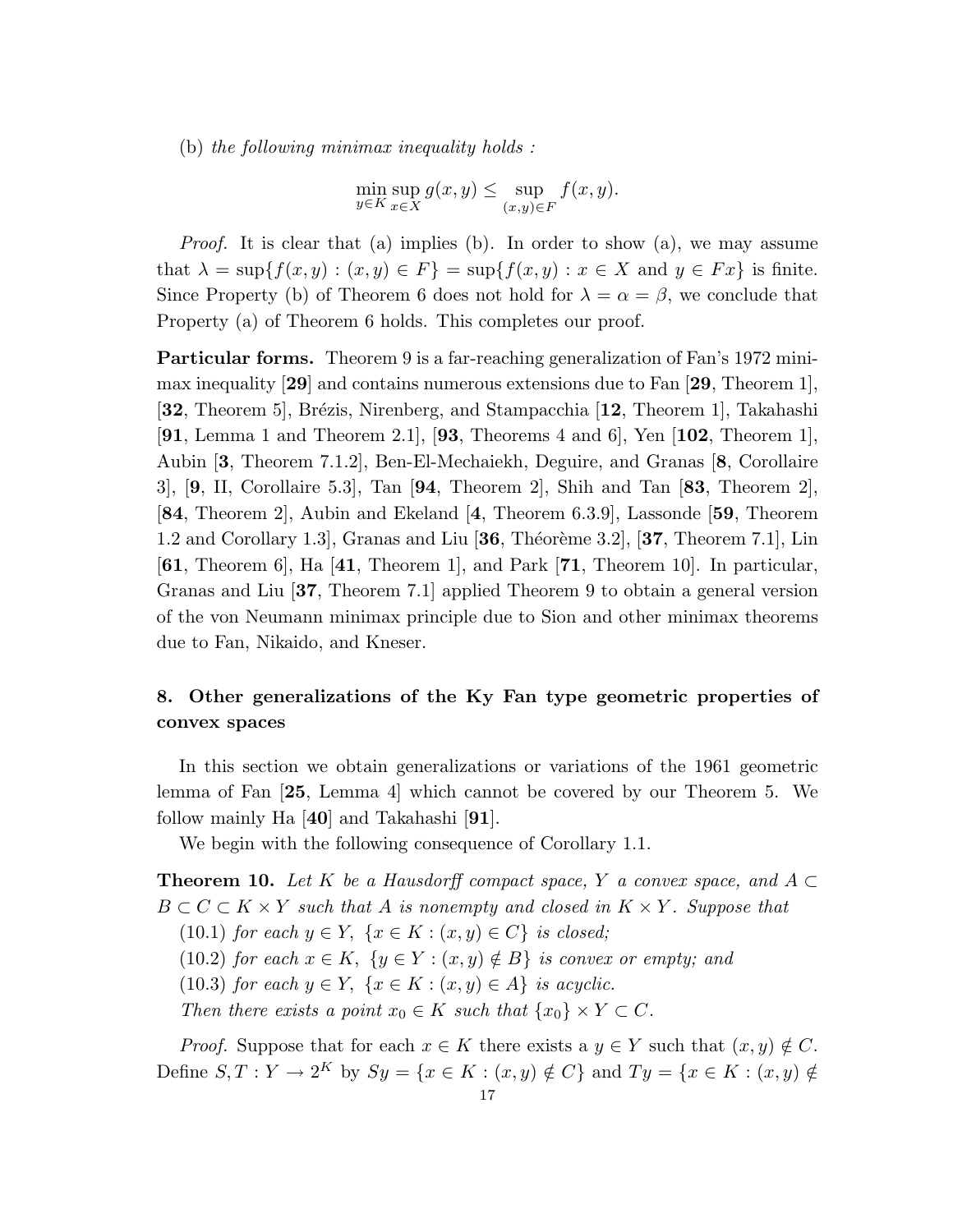B} for  $y \in Y$ , and  $F: Y \to 2^K$  by  $F y = \{x \in K : (x, y) \in A\}$  for  $y \in Y$ . Then Sy is open for  $y \in Y$  and  $\emptyset \neq \infty$   $S^{-}x \subset T^{-}x$  for  $x \in K$ . Further, Fy is acyclic for each  $y \in Y$ . Since A is closed in  $K \times Y$ , each Fy is closed in K and the graph of F is closed in  $Y \times K$ . Therefore,  $F: Y \to ka(K)$  is a compact u.s.c. multifunction. Now, applying Corollary 1.1 with  $(Y, K, S, T, F, K)$  instead of  $(X, Y, S, T, F, K)$ , we obtain a  $y_0 \in Y$  such that  $Ty_0 \cap F y_0 \neq \emptyset$ . For an  $x_0 \in Ty_0 \cap F y_0$ , we have  $(x_0, y_0) \notin B$  and  $(x_0, y_0) \in A \subset B$ , a contradiction.

**Corollary 10.1.** Let X be a Hausdorff space, Y a convex space, and  $A \subset B$  $C \subset X \times Y$  such that

- (1) for each  $y \in Y$ ,  $\{x \in X : (x, y) \in C\}$  is compactly closed; and
- (2) for each  $x \in X$ ,  $\{y \in Y : (x, y) \notin B\}$  is convex or empty.

Suppose that there exists a nonempty compact subset  $K$  of  $X$  and that  $A$  is closed in  $X \times Y$  and

(3) for each  $y \in Y$ ,  $\{x \in K : (x, y) \in A\}$  is acyclic. Then there exists an  $x_0 \in K$  such that  $\{x_0\} \times Y \subset C$ .

*Proof.* Put  $A_1 = A \cap (K \times Y)$ ,  $B_1 = B \cap (K \times Y)$ , and  $C_1 = C \cap (K \times Y)$ . Then apply Theorem 10 to  $(A_1, B_1, C_1)$ .

**Remark.** If X is a convex space and if  $(3)$  is replaced by

(3)' for each  $y \in Y$ ,  $\{x \in K : (x, y) \in A\}$  is nonempty and convex,

then Corollary 10.1 reduces to Ha [40, Theorem 3], which generalizes Fan's 1961 Lemma. In  $[40]$ ,  $[41]$ , Ha used his result to obtain a minimax inequality and to prove Fan's non-separation theorem [29, Theorem 3] and other fixed point theorems. Note that in [40, Theorems 3 and 4], the convexity of X is superfluous.

Now Fan's 1961 Lemma can be stated as follows :

**Corollary 10.2.** Let K be a compact convex space and  $B \subset K \times K$  such that

- (1) for each  $y \in K$ ,  $\{x \in K : (x, y) \in B\}$  is closed;
- (2) for each  $x \in K$ ,  $\{y \in K : (x, y) \notin B\}$  is convex or empty; and
- (3)  $(x, x) \in B$  for each  $x \in K$ .

Then there exists an  $x_0 \in K$  such that  $\{x_0\} \times K \subset B$ .

*Proof.* Put  $K = Y$ ,  $A = \{(x, x) : x \in K\}$ , and  $B = C$  in Theorem 10. In this case the Hausdorffness assumption is dispensable by the argument of Section 5, since A is the graph of a single-valued continuous function.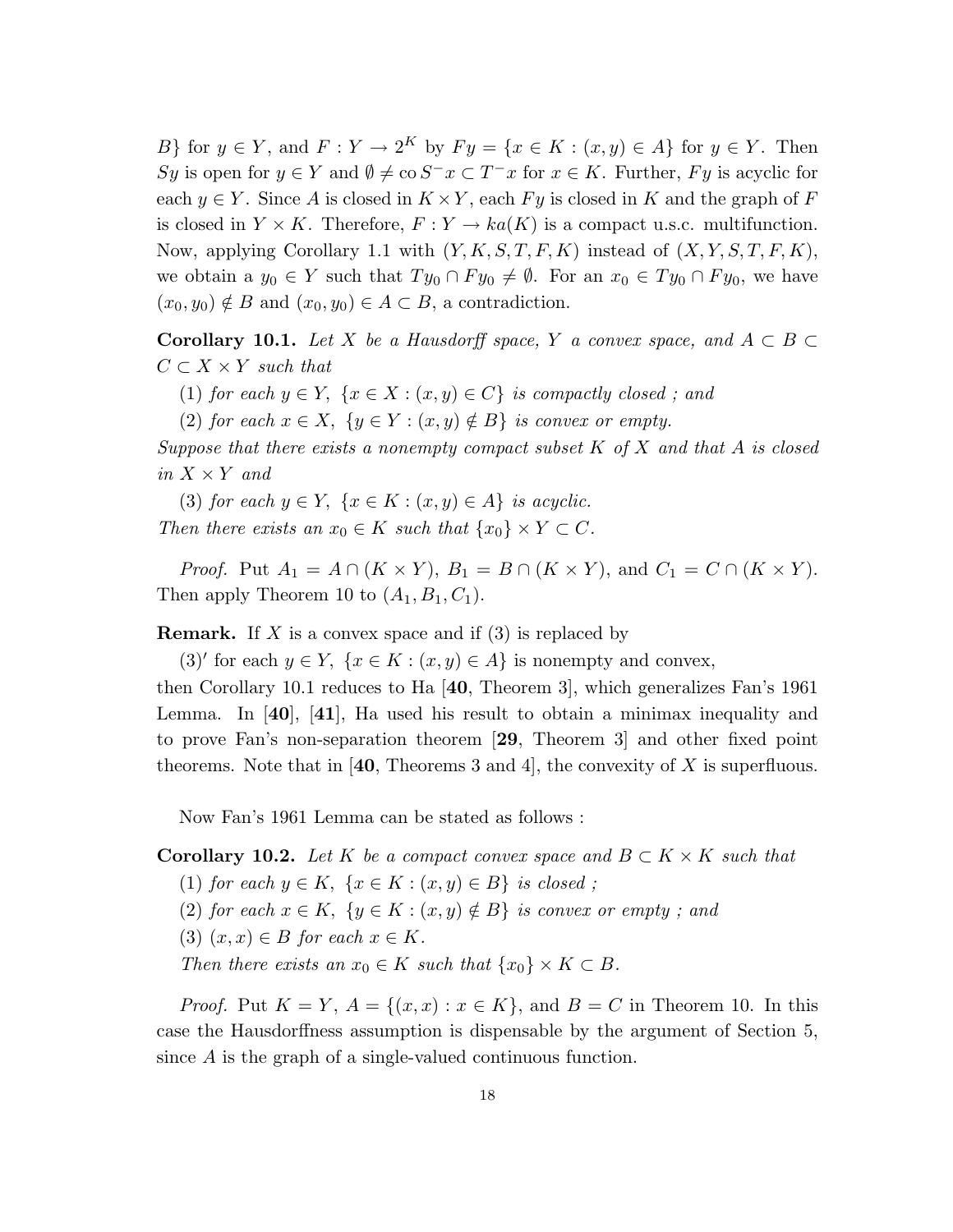Remark. Another type of generalization of Corollary 10.2 is possible (see Park [70], [71], [74]). It is well-known that Corollary 10.2 is equivalent to the Brouwer fixed point theorem, many of its generalizations, the Sperner lemma, the KKM theorem, the Fan-Browder fixed point theorem, Ky Fan's minimax inequality, and many others. (See Gwinner [39], Aubin and Ekeland [4], and Zeidler  $[103]$ ).

We have other geometric properties which are closely related to Corollary 10.2.

**Theorem 11.** Let K be a nonempty compact convex subset in a Hausdorff locally convex t.v.s. E and A an open subset of  $K \times K$  such that

 $(11.1)$   $(x, x) \in A$  for every  $x \in K$ ; and

(11.2) for each  $x \in K$ ,  $\{y \in K : (x, y) \notin A\}$  is acyclic or empty.

Then there exists an  $x_0 \in K$  such that  $\{x_0\} \times K \subset A$ .

*Proof.* Suppose the contrary. Then for any  $x \in K$  there exists a  $y \in K$  such that  $(x, y) \notin A$ . Define  $F : K \to 2^K$  by  $Fx = \{y \in K : (x, y) \notin A\}$  for each  $x \in X$ . Then each Fx is closed and acyclic. Note that  $F: K \to ca(K)$  is u.s.c. Therefore, by Theorem 7(iii), F has a fixed point  $x_0 \in K$ , that is  $(x_0, x_0) \notin A$ . This contradicts (11.1).

**Theorem 12.** If we replace condition  $(11.2)$  by

(12.2) for each  $x \in K$ ,  $\{y \in K : (x, y) \notin A\}$  is convex or empty, then Theorem 11 holds for a real t.v.s. E on which  $E^*$  separates points.

Proof. Just follow the proof of Theorem 11 and, instead of Theorem 7(iii), use Granas and Liu [37, Theorem 10.5] or Park [68, Theorem 6], [69, Theorem 5]. Those fixed point theorems are particular forms of Corollary 16.1 in the next section.

Remark. Theorems 11 and 12 generalize Takahashi [91, Theorem 12] and Browder [15, Theorem 17]. Takahashi gave two applications of his result to a Hausdorff locally convex t.v.s. However, in view of Theorem 12, those also hold for a real t.v.s.  $E$  on which  $E^*$  separates points.

# 9. Necessary and sufficient conditions for coincidences in topological vector spaces

Let  $E$  be a real Hausdorff t.v.s. We may assume that  $E^*$  contains nonzero elements and that  $E^*$  has any convex space structure.

From Corollary 1.1, we obtain the following :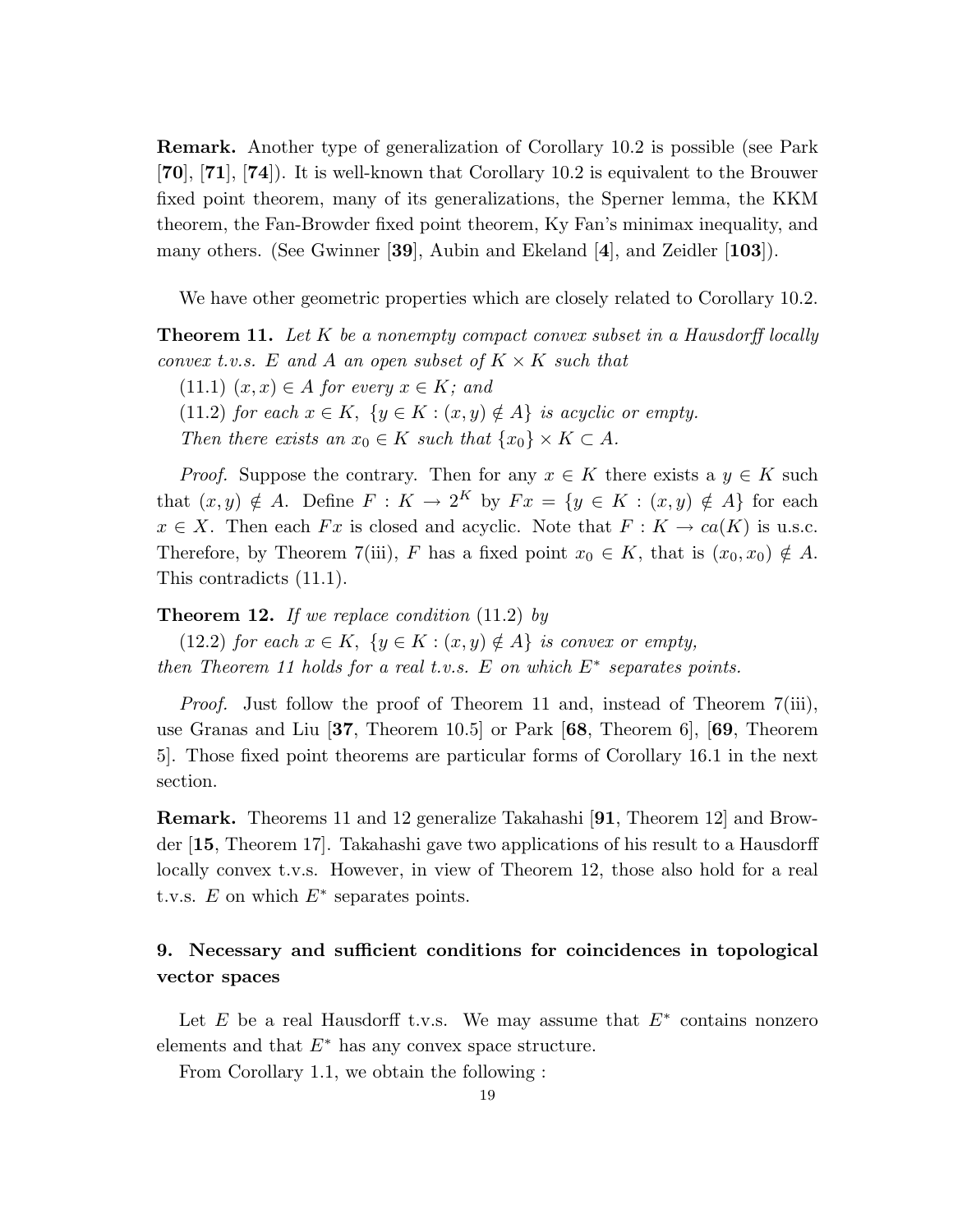**Theorem 13.** Let X be a nonempty convex subset of a real Hausdorff t.v.s.  $E$ , K a nonempty compact subset of X, and  $P, Q: X \to 2^E \setminus \{\emptyset\}$  multifunctions such that for each  $f \in E^*$ ,

(0)  $X_f = \{x \in X : \text{sup } f(Px) \geq \inf f(Qx)\}\$ is compactly closed. Then the following are equivalent :

(i) There is an  $\hat{x} \in K$  such that  $\hat{x} \in$  $\bigcap \{X_f : f \in E^*\}.$ 

- (ii) There is an u.s.c. multifunction  $F: E^* \to ka(X)$  satisfying
- (a)  $x \in Ff$  for  $f \in E^*$  implies  $x \in X_f$ , and
- (b) for each  $N \in \mathcal{F}(E^*)$ , there exists an  $L_N \in kc(E^*)$  containing N such that  $f \in L_N \backslash F^+(K)$  implies  $F f \subset \bigcup \{X \backslash X_g : g \in L_N \}.$

Further, if either

(A)  $E^*$  separates points of E and  $P, Q: X \to kc(E)$ , or

(B) E is locally convex,  $P, Q: X \to cc(E)$ , and one of Px and Qx is compact for each  $x \in X$ ,

then each of  $(i)$  and  $(ii)$  are equivalent to the following:

(iii) There is an  $\hat{x} \in X$  such that  $P\hat{x} \cap Q\hat{x} \neq \emptyset$ .

*Proof.* (i)  $\implies$  (ii) Define  $F: E^* \to \{\hat{x}\} \subset K$ . Then all of the requirements in (ii) are trivially satisfied.

(ii)  $\implies$  (i) Define  $S: E^* \to X$  by

$$
Sf = \{x \in X : \sup f(Px) < \inf f(Qx)\} = X \setminus X_f
$$

for  $f \in E^*$ . Then each Sf is compactly open by (0). Note that

$$
S^{-}x = \{ f \in E^* : \text{sup } f(Px) < \text{inf } f(Qx) \}
$$

is convex for each  $x \in X$ . In fact, for any  $r, s \geq 0$  with  $r + s = 1$  and for any  $f, g \in S^{-}x$ , we have

$$
\sup(rf + sg)(Px) \le r \sup f(Px) + s \sup g(Px)
$$
  
<  $r \inf f(Qx) + s \inf g(Qx)$   
 $\le \inf(rf + sg)(Qx).$ 

Now apply Corollary 1.1 with  $(E^*, X, S, S, F)$  instead of  $(X, Y, S, T, F)$ . Then requirements (1) and (2) in Corollary 1.1 follow from the above observations and (4) from (b). However, (a) implies that S and F have no coincidence point. Hence, by Corollary 1.1, requirement (3) does not hold. Therefore, there exists an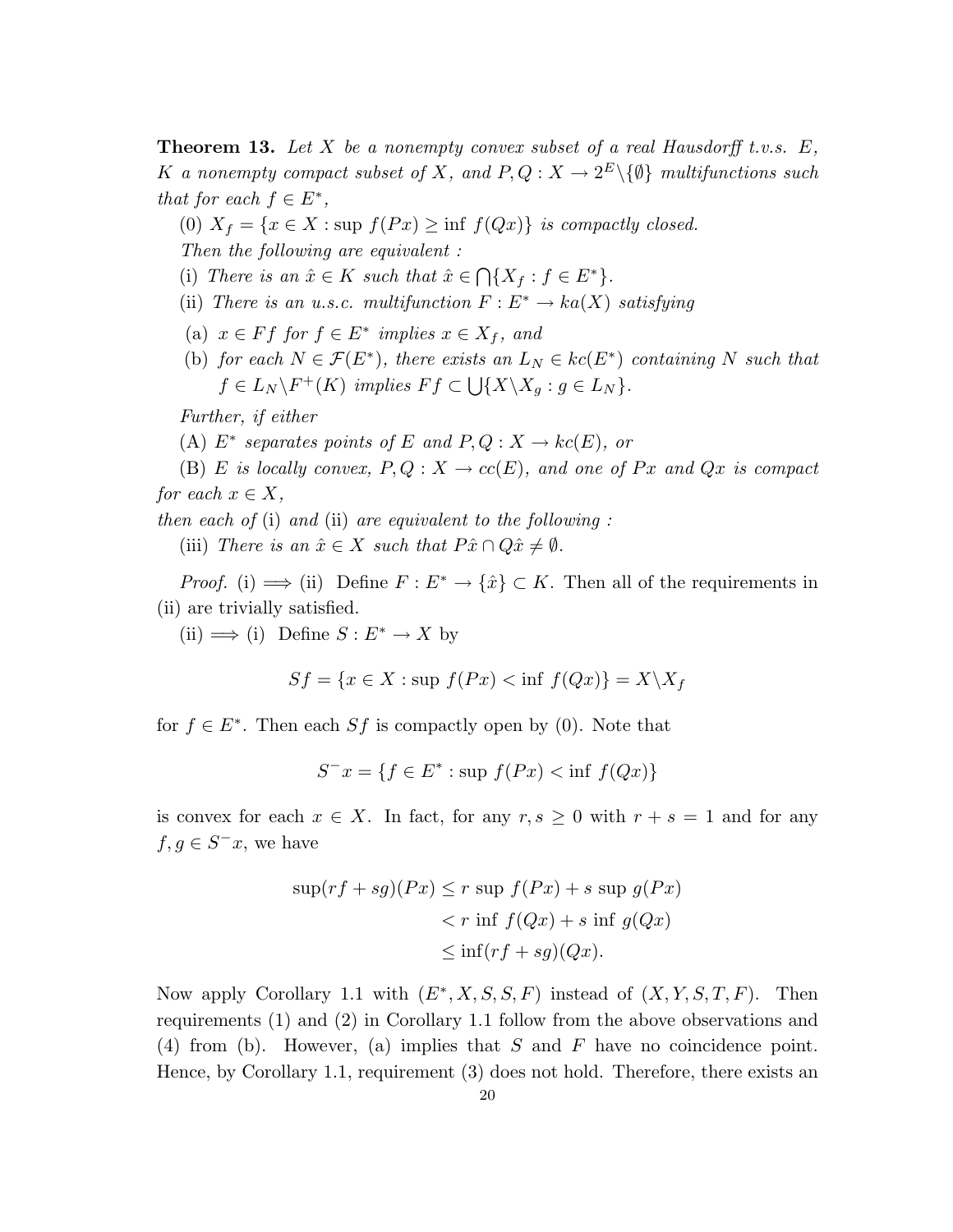$\hat{x} \in \text{cl } F(E^*) \cap K \subset K$  which does not belong to  $S(E^*)$ ; that is,  $S^-\hat{x} = \emptyset$ . Then  $\hat{x} \in X_f$  for all  $f \in E^*$ .

Now suppose that either (A) or (B) holds.

(iii)  $\implies$  (i) For  $y \in P\hat{x} \cap Q\hat{x}$ , we have  $\sup f(P\hat{x}) \ge fy \ge \inf f(Q\hat{x})$  for any  $f \in E^*$ . Therefore,  $\hat{x} \in \bigcap \{X_f : f \in E^*\}.$ 

(i)  $\implies$  (iii) For  $\hat{x}$  in (i), suppose that  $P\hat{x} \cap Q\hat{x} = \emptyset$ . Then each of (A) and (B) implies that there is an  $f \in E^*$  such that inf  $f(Q\hat{x}) > \sup f(P\hat{x})$ , by the standard separation theorems in a t.v.s. This contradicts  $\hat{x} \in X_f$ .

This completes our proof.

**Remark.** If P and Q are u.h.c., then (0) holds. For, the functions  $x \mapsto \sup f(Px)$ and  $x \mapsto \inf f(Qx)$  are u.s.c. and l.s.c., resp., on X. But, the converse is not true. An example of a pair  $(P,Q)$  which satisfies (0) but not u.h.c. can be given as follows :

Let  $P, Q : [0, \infty) \to 2^{\mathbf{R}} \setminus {\emptyset}$  be given by

$$
Px = \begin{cases} [1+x, 2+x] & \text{if } x \neq 1 \\ 1/2 & \text{if } x = 1, \\ Qx = \begin{cases} [-x-2, -x-1] & \text{if } x \neq 1 \\ -1/2 & \text{if } x = 1. \end{cases} \end{cases}
$$

**Theorem 14.** If X is compact in Theorem 13, then condition (ii) can be replaced by the following :

(ii)<sup>'</sup> There is a multifunction  $F : E^* \to ka(X)$  such that, for each polytope C in  $E^*$ , the restriction  $F \mid C$  is u.s.c. and F satisfies (a) in (ii).

*Proof.* (ii)<sup> $\prime \implies$ </sup> (i) can be shown as in (ii)  $\implies$  (i) using Corollary 1.2 instead of Corollary 1.1.

Remark. For u.d.c. multifunctions P and Q, Theorem 14 reduces to Granas and Liu [37, Theorem 10.1]. Moreover, they adopted a more restrictive condition than  $(ii)$ .

From Theorem 14, we have a coincidence theorem for a class of multifunctions more general than u.h.c. ones.

**Theorem 15.** Let  $X$  be a nonempty compact convex subset of a real Hausdorff t.v.s. E, and  $P, Q: X \to 2^E$  multifunctions satisfying one of (A) and (B) in Theorem 13. Suppose that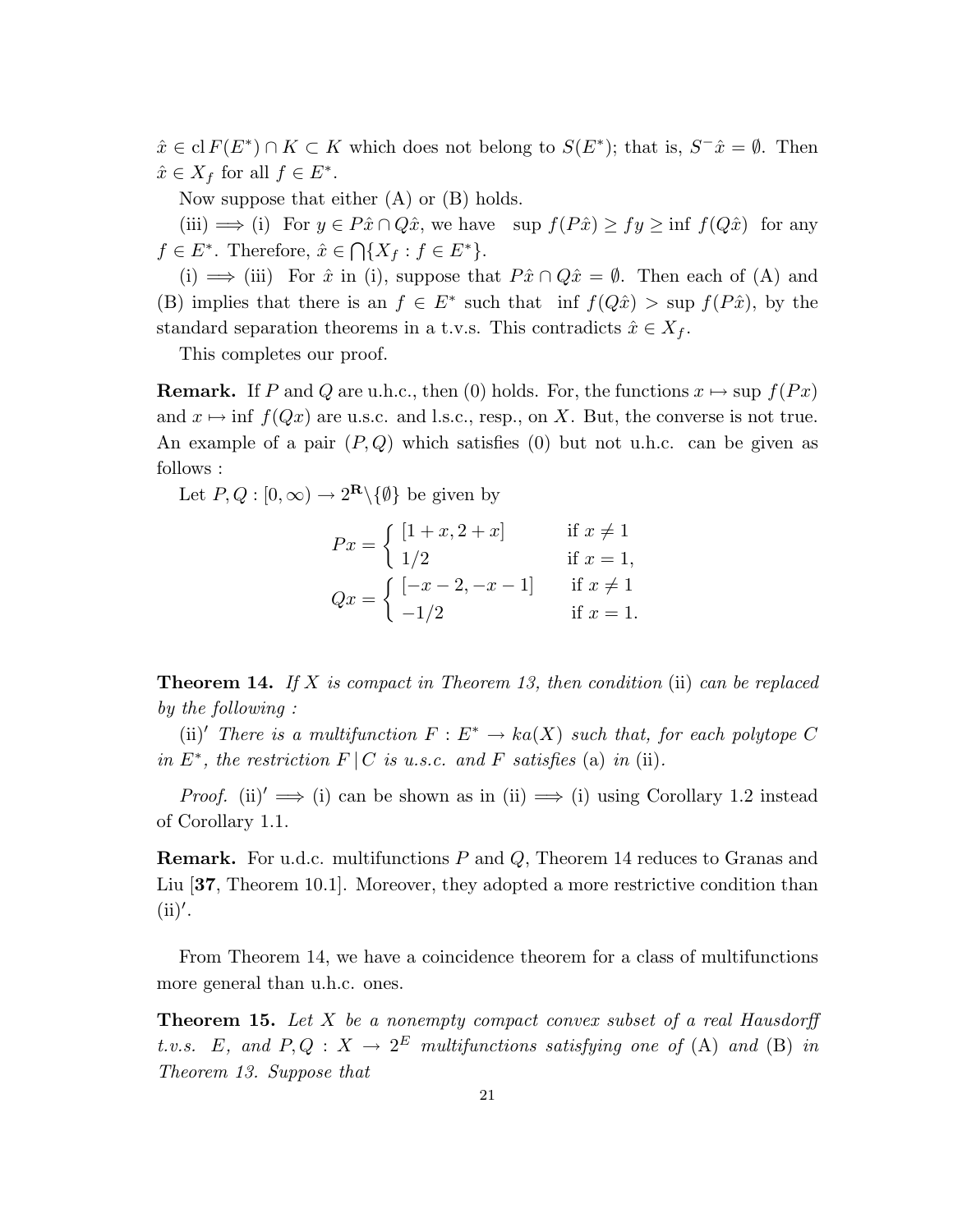(15.1) for each  $f \in E^*$ ,  $X_f = \{x \in X : \text{sup } f(Px) \geq \text{inf } f(Qx)\}\$ is closed; and (15.2) for each  $(f, x) \in E^* \times X$ ,  $fx = \min f(X)$  implies  $x \in X_f$ .

Then P and Q have a coincidence point.

*Proof.* Define  $F: E^* \to 2^X$  by

$$
Ff = \{x \in X : fx = \min f(X)\}\
$$

for  $f \in E^*$ . Then each  $Ff$  is nonempty, closed, and convex. In view of Theorem 14, it is sufficient to show that, for each polytope  $C = \text{co}\{f_1, f_2, \dots, f_n\} \subset E^*$ ,  $F | C$  has the closed graph in  $C \times X$ . Let  $(f_{\alpha}, x_{\alpha})$  be a net in  $C \times X$  with  $x_{\alpha} \in F f_{\alpha}$ converging to a point  $(f_0, x_0) \in C \times X$ . We have to show  $x_0 \in F f_0$ . Let  $\langle , \rangle$ be an inner product for the finite dimensional subspace V of  $E^*$  generated by  $f_1, f_2, \dots, f_n$ . By the Riesz representation theorem in  $\mathbb{R}^n$ , there exist  $y_0, y_\alpha \in V$ such that, for all  $f \in V$ , we have  $fx_0 = \langle f, y_0 \rangle$  and  $fx_\alpha = \langle f, y_\alpha \rangle$ . Since V is of finite dimension, we have  $y_{\alpha} \rightarrow y_0$  in V. Consequently,

$$
f_0 x_0 = \langle f_0, y_0 \rangle = \lim_{\alpha} \langle f_{\alpha}, y_{\alpha} \rangle
$$
  
= 
$$
\lim_{\alpha} (\min f_{\alpha}(X)) \le \min f_0(X),
$$

where the last inequality follows from the fact that min  $f(X)$  as a function of f is u.s.c. (See Berge [10, p.80]). Thus  $x_0 \in F f_0$  and the proof is complete.

Remarks. 1. The above proof is a modification of that of Granas and Liu [37, Theorem 10.2].

2. Condition (15.2) is implied by one of the following :

(15.2)' for each  $(f, x) \in E^* \times X$  such that  $fx = \min f(X)$ , there exist  $u \in$ Px,  $v \in Qx$  such that  $fu \ge fv$ .

 $(15.2)''$  P is inward and Q is outward in the sense of Ky Fan [29]; that is, for each  $(f, x) \in E^* \times X$  such that  $fx = \min f(X)$ , there exist  $u \in Px$ ,  $v \in Qx$  such that  $fu \geq fx \geq fv$ .

Particular forsm. Simons [89, Theorem 3.1] obtained Theorem 15(B) for u.h.c. multifunctions. Granas and Liu [37, Theorems 10.2 and 10.3] obtained particular cases of Theorem 15 for u.d.c. multifunctions satisfying  $(15.2)^\prime$  and  $(15.2)$ , resp., instead of (15.2). Thus, Theorem 15 includes earlier works of Fan [28, Theorem 6], [29, Theorem 5], Lee and Tan [60, Theorem 4], and Takahashi [92, Theorem 11].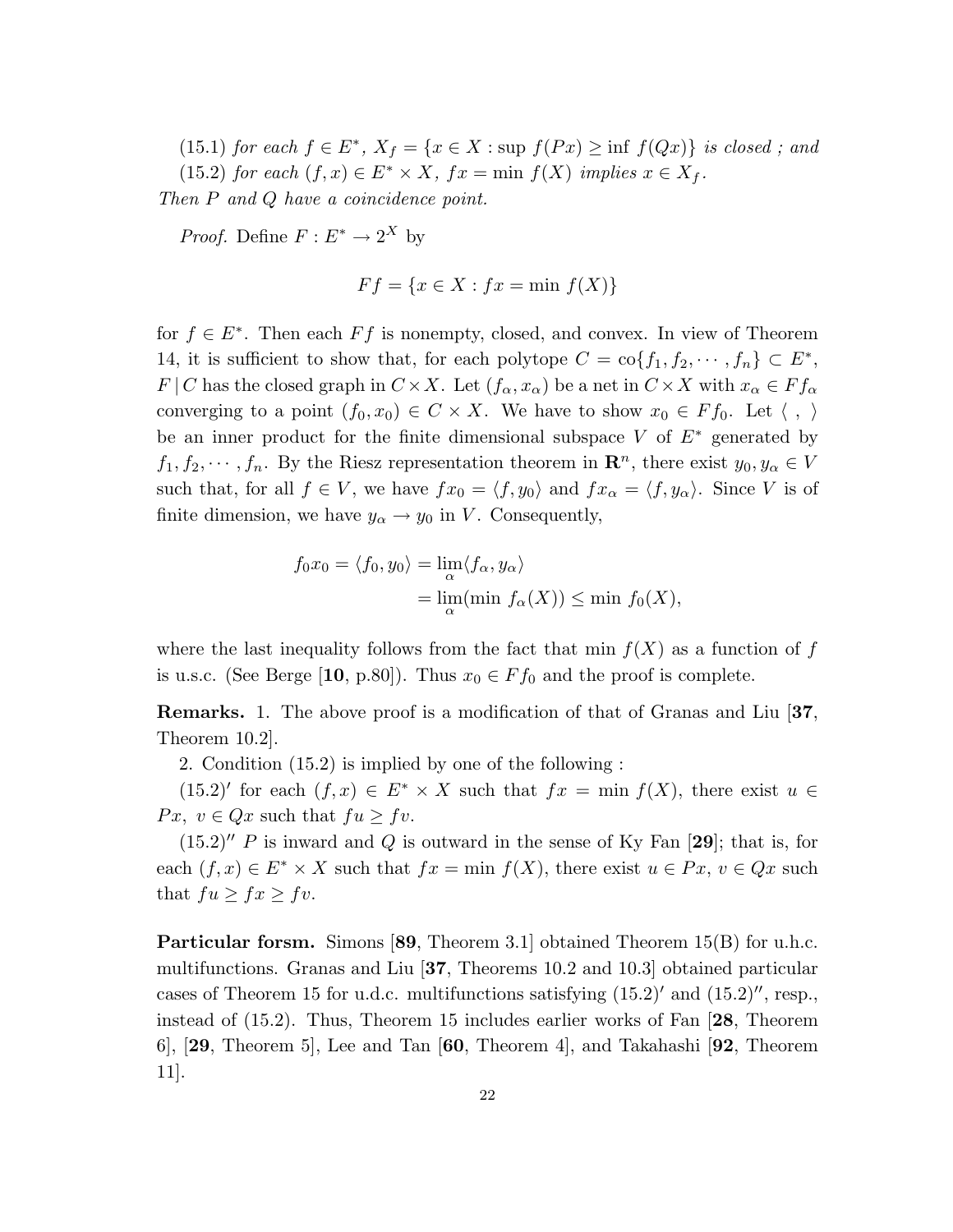From Theorem 15, we have the following fixed point theorem for a class of multifunctions more general than weakly inward (outward) u.h.c. ones.

**Theorem 16.** Let  $X$  be a nonempty compact convex subset of a real Hausdorff t.v.s. E, and R a multifunction satisfying either

- (A)  $E^*$  separates points of E and  $R: X \to kc(E)$ ; or
- (B) E is locally convex and  $R: X \to cc(E)$ .
- (I) Suppose that, for each  $f \in E^*$ , (16.1)  $\{x \in X : fx \ge \inf f(Rx)\}\$ is closed; and (16.2)  $d_f(Rx,\overline{I}_X(x)) = 0$  for every  $x \in \text{Bd } X$ . Then R has a fixed point.
- (II) Suppose that, for each  $f \in E^*$ ,  $(16.1)'$   $\{x \in X : \text{sup } f(Rx) \geq fx\}$  is closed; and  $(16.2)'$   $d_f(Rx, \overline{O}_X(x)) = 0$  for every  $x \in \text{Bd } X$ . Then R has a fixed point. Further, if R is u.h.c., then  $R(X) \supset X$ .

*Proof.* (I) Put  $Px = \{x\}$  and  $Qx = Rx$  in Theorem 15. Since  $I_X(x) = O_X(x)$ E for  $x \in \text{Int } X$ , (16.2) is equivalent to the following :

(\*) 
$$
d_f(Rx, \overline{I}_X(x)) = 0
$$
 for every  $x \in X$  and  $f \in E^*$ .

However, this implies (15.2) by Jiang [48, I, Lemma 2.1]. Therefore, by Theorem 15,  $R$  has a fixed point.

(II) Put  $Px = Rx$  and  $Qx = \{x\}$  in Theorem 15. The same argument as the above shows that R has a fixed point. For the surjectivity, let  $y \in X$ . Consider  $Rx - y$  and apply Theorem 15 with  $Px = Rx - y$  and  $Qx = \{0\}$ . Note that P is u.h.c. if R is, and hence, there exists an  $x \in X$  such that  $Rx \ni y$ . This completes our proof.

**Remarks.** 1. If R is u.h.c., then  $(16.1)$  or  $(16.1)'$  hold automatically, but not conversely, as shown by an example in the Remark following Theorem 13. If  $R$  is weakly inward or weakly outward, then  $(16.2)$  or  $(16.2)'$ , resp., holds automatically, but not conversely. For an example, see Jiang [48].

2. For a normed vector space E, note that  $(*)$  holds if and only if  $d(Rx,$  $I_X(x) = 0$ , where d is the metric induced by the norm. This was given by Jiang [48, I, Corollary 3.6]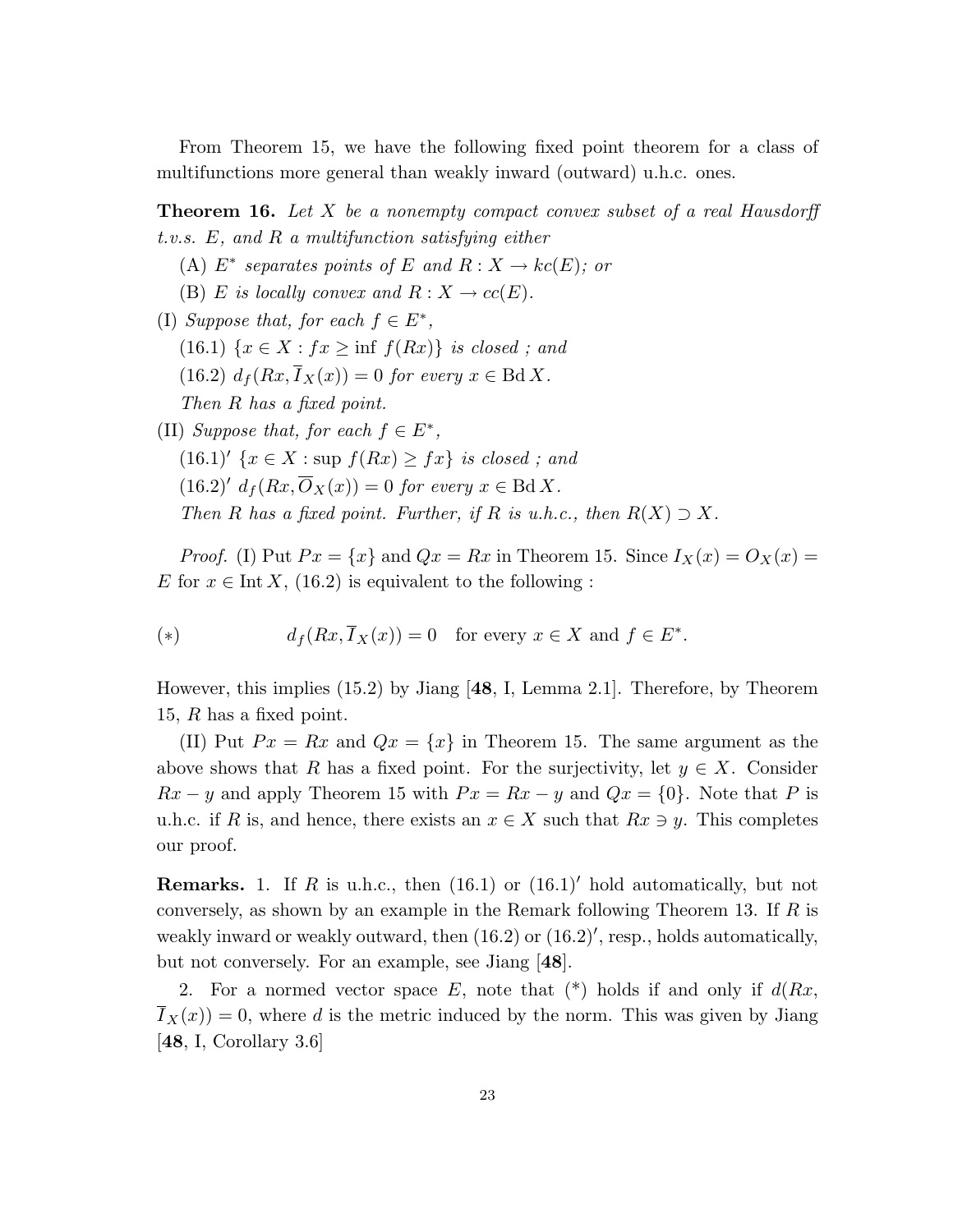Particular forms. A different form of Theorem 16(B) is due to Simons [87, Theorem 2], which extends earlier works of Glebov [33, Theorem] and Cellina [18, Theorem 3]. See also Park [76]. Moreover, Park [73] applied Theorem 16 to obtain fixed point theorems for various types of condensing inward multifunctions.

The following consequence of Theorem 16 is well-known.

**Corollary 16.1.** Let  $X$  be a nonempty compact convex subset of a real Hausdorff t.v.s. E, and  $R: X \to 2^E$  an u.h.c. multifunction satisfying either (A) or (B).

- (I) If  $R$  is weakly inward, then  $R$  has a fixed point.
- (II) If R is weakly outward, then R has a fixed point and  $R(X) \supset X$ .

**Remark.** Corollary 16.1 includes Lasry and Robert [58, Théorème 10], Cornet [20, Théorèmes 3.1 et 3.4] (see also [3, Theorems 15.1.3 and 15.1.4], [4, Theorems 6.4.14 and 6.4.15]), and numerous generalizations of the Brouwer or Kakutani fixed point theorems as follows :

Particular forms. See Brouwer [13], Schauder [81, Satz 1], Tychonoff [100, Satz], Rothe [80], Kakutani [53, Theorem 1], Glicksberg [34, Theorem], Fan [24], [26, Corollaire 2], [28, Theorem 3], [29, Theorem 6], [32, Corollary 3], Halpern [42], [44, Theorems 2, 3, and 5], Halpern and Bergman [43, Theorems 4.1 and 4.3], Browder [14, Theorems 1 and 2], [15, Theorems 3–5], Reich [78, Theorem 1.7], [79, Theorem 3.1], Kaczynski [52, Theorem 1], Arino, Gautier, and Penot [2, Theorem 1], Park [68], [69], [76], and Granas and Liu [37, Theorems 10.4 and 10.5].

Some of the major particular forms of Theorem 16 can be adequately summarized by the following enlarged version of the diagram given in [68].

In the diagram, the class I stands for that of Euclidean spaces, II for normed vector spaces, III for locally convex spaces, and IV for topological vector spaces having sufficiently many linear functionals. In fact, Theorem 16 contains all the results in the diagram.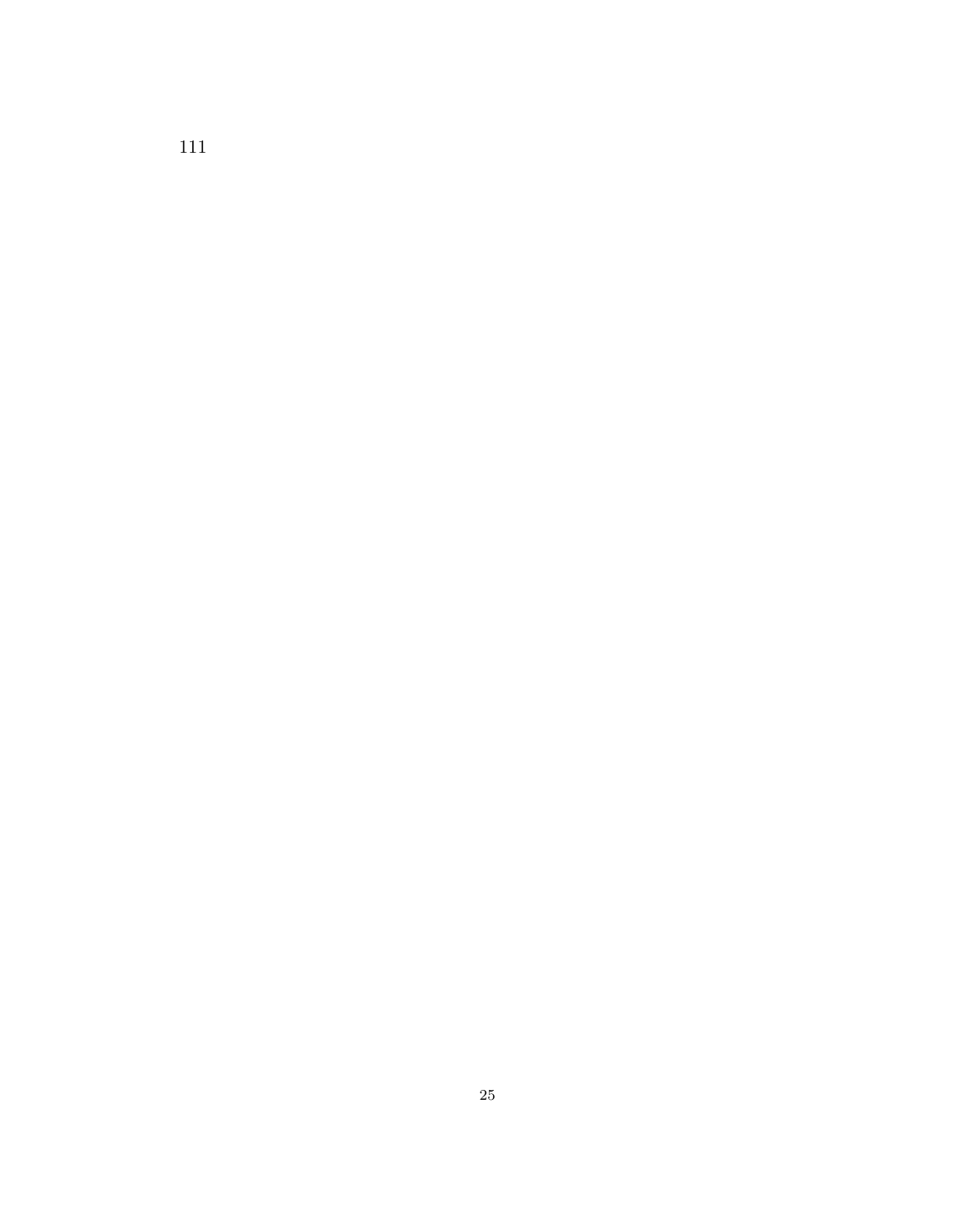#### References

- 1. G.Allen, Variational inequalities, complementary problems, and duality theorems, J. Math. Anal. Appl. 58 (1977), 1–10.
- 2. O.Arino, S.Gautier, and J.P.Penot, A fixed point theorem for sequentially continuous mappings with application to ordinary differential equations, Funkcial Ekvac. 27 (1984), 273–279.
- 3. J.-P.Aubin, Mathematical Methods of Game and Economic Theory, North-Holland, Amsterdam, 1979.
- 4. J.-P. Aubin and I. Ekeland, *Applied Nonlinear Analysis*, John Wiley & Sons, New York, 1984.
- 5. J.S.Bae, W.K.Kim, and K.K.Tan, Another generalization of Ky Fan's minimax inequality and its applications, Preprint.
- 6. E.G.Begle, A fixed point theorem, Ann. Math. 51 (1950), 544–550.
- 7. J.C.Bellenger, Existence of maximizable quasiconcave functions on paracompact convex spaces, J. Math. Anal. Appl. 123 (1987), 333–338.
- 8. H.Ben-El-Mechaiekh, P.Deguire, and A.Granas, Une alternative non linéaire en analyse convexe et applications, C. R. Acad. Sc. Paris 295 (1982), 257–259.
- 9. H.Ben-El-Mechaiekh, P.Deguire, and A.Granas, Points fixes et coincidences pour les applications multivoque, C. R. Acad. Sc. Paris 295 (1982), I, 337– 340 ; II, 381–384.
- 10. C.Berge, Espaces Topologiques, Dunod, Paris, 1959.
- 11. H.F.Bohnenblust and S.Karlin, On a theorem of Ville, in "Contributions to the Theory of Games," Ann. of Math. Studies, No. 24, pp.155–160, Princeton Univ. Press, 1950.
- 12. H.Brézis, L.Nirenberg, and G.Stampacchia, A remark on Ky Fan's minimax principle, Boll. Un. Mat. Ital. 6 (1972), 293–300.
- 13. L.E.J.Brouwer, Über Abbildungen von Mannigfaltigkeithen, Math. Ann.  $71$  $(1911/12), 97-115.$
- 14. F.E.Browder, A new generalization of the Schauder fixed point theorem, Math. Ann. 174 (1967), 285–290.
- 15. F.E.Browder, The fixed point theory of multi-valued mappings in topological vector spaces, Math. Ann. 177 (1968), 283–301.
- 16. F.E.Browder,On a sharpened form of the Schauder fixed-point theorem, Proc. Nat. Acad. Sci. U.S.A. 74 (1977), 4749–4751.
- 17. F.E.Browder, Coincidence theorems, minimax theorems, and variational inequalities, Contemp. Math.  $26$  (1984), 67–80.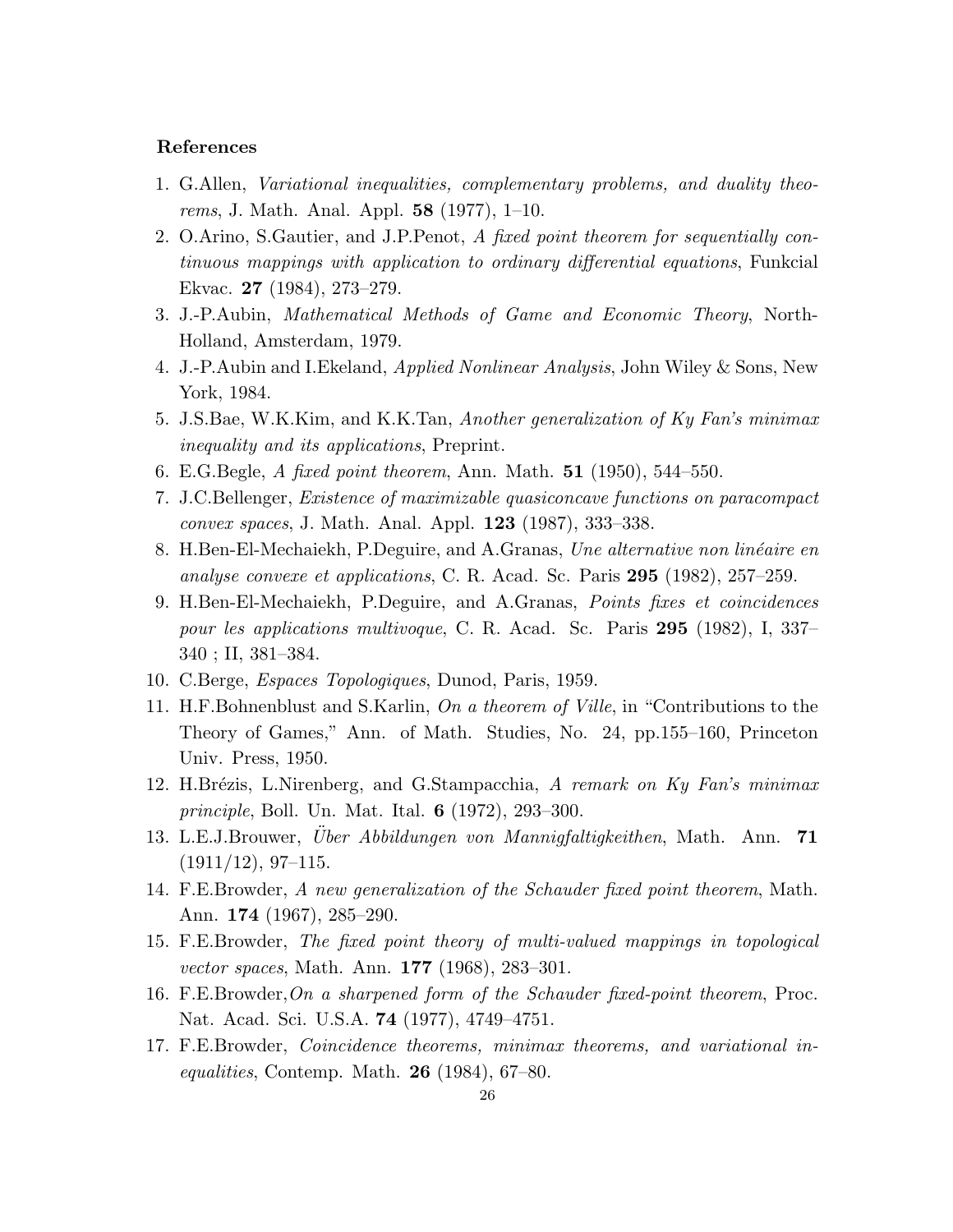- 18. A.Cellina, Fixed points of noncontinuous mappings, Rend. Accad. Naz. Lincei 49 (1970), 30–33.
- 19. S.Y.Chang, A generalization of KKM principle and its applications, Soochow J. Math. 15 (1989), 7–17.
- 20. B.Cornet, Paris avec handicaps et théorèmes de surjectivité de correspondances, C. R. Acad. Sc. Paris 281 (1975), 479–482.
- 21. X.P.Ding and K.-K.Tan, Generalized variational inequalities and generalized quasi-variational inequalities, J. Math. Anal. Appl.  $148$  (1990), 497–508.
- 22. J.Dugundji and A.Granas, KKM maps and variational inequalities, Ann. Scuola Norm. Sup. Pisa 5 (1978), 679–682.
- 23. J.Dugundji and A.Granas, Fixed Point Theory, PWN, Warszawa, 1982.
- 24. Ky Fan, Fixed-point and minimax theorems in locally convex topological linear spaces, Proc. Nat. Acad. Sci. U.S.A. 38 (1952), 121–126.
- 25. Ky Fan, A generalization of Tychonoff's fixed point theorem, Math. Ann. 142 (1961), 305–310.
- 26. Ky Fan, Sur un théorème minimax, C. R. Acad. Sc. Paris  $259$  (1964), 3925– 3928.
- 27. Ky Fan, Applications of a theorem concerning sets with convex sections, Math. Ann. 163 (1966), 189–203.
- 28. Ky Fan, Extensions of two fixed point theorems of F. E. Browder, Math. Z. 112 (1969), 234–240.
- 29. Ky Fan,A minimax inequality and applications, in "Inequalities III" (O.Shisha, Ed.), pp.103–113, Academic Press, New York, 1972.
- 30. Ky Fan, Fixed-point and related theorems for noncompact convex sets, in "Game Theory and Related Topics" (O.Moeshlin and D.Pallaschke, Eds.), pp.151–156, North-Holland, Amsterdam, 1979.
- 31. Ky Fan, A further generalization of Shapley's generalization of the Knaster-Kuratowski-Mazurkiewicz theorem, in "Game Theory and Mathematical Economics" (O.Moeshlin and D.Pallaschke, Eds.), pp.275–279, North-Holland, Amsterdam, 1981.
- 32. Ky Fan, Some properties of convex sets related to fixed point theorems, Math. Ann. 266 (1984), 519–537.
- 33. N.I.Glebov, On a generalization of the Kakutani fixed point theorem, Soviet Math. Dokl. 10 (1969), 446–448.
- 34. I.L.Glicksberg, A further generalization of the Kakutani fixed point theorem, with application to Nash equilibrium points, Proc. Amer. Math. Soc.  $3$  (1952),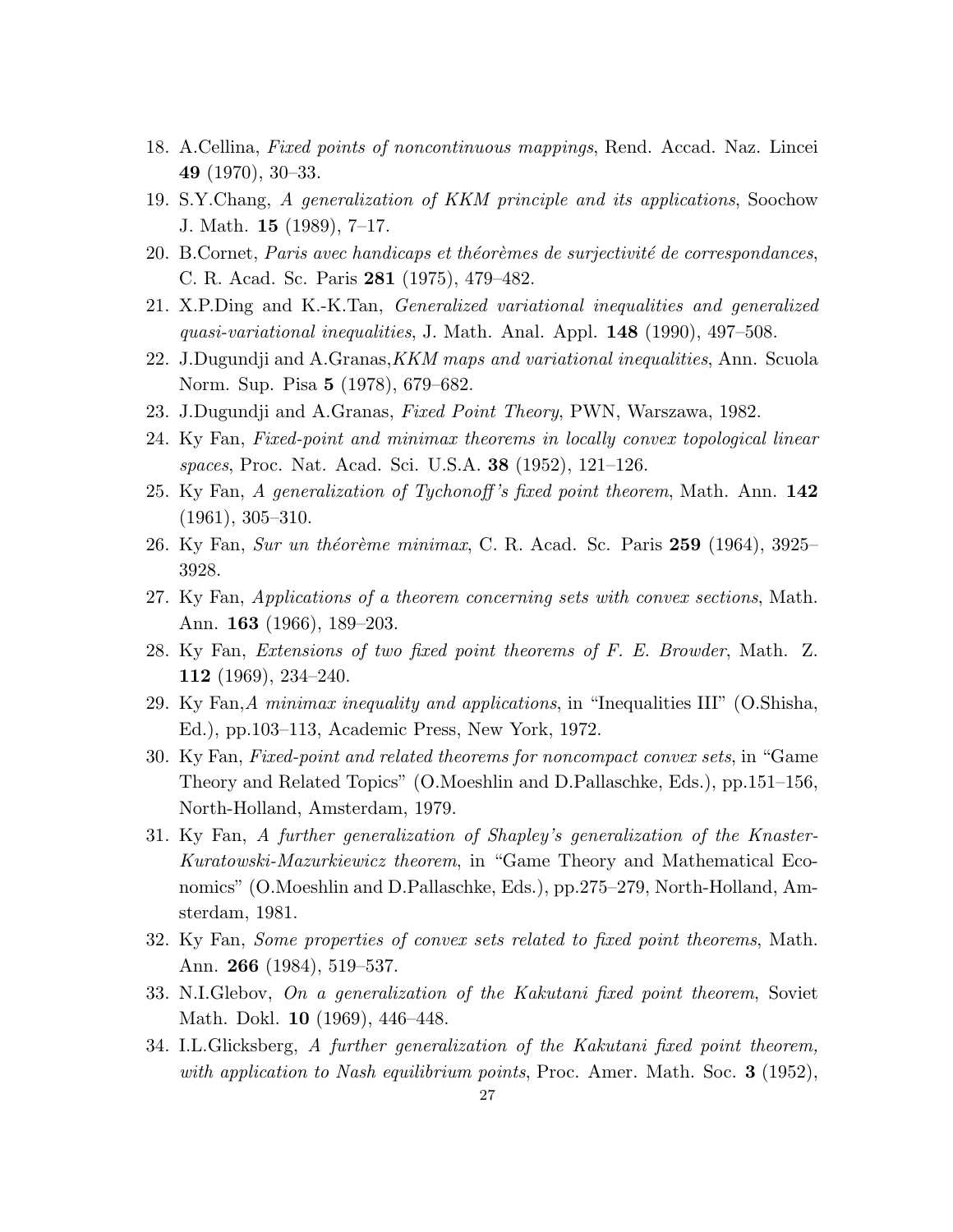170–174.

- 35. L.G $\acute{o}$ crniewicz and A.Granas, *Some general theorems in coincidence theory*, I, J. Math. pures et appl. 60 (1981), 361–373.
- 36. A.Granas and F.-C.Liu, *Théorèmes du minimax*, C.R.Acad. Sc. Paris 298 (1984), 329–332.
- 37. A.Granas and F.-C.Liu, Coincidences for set-valued maps and minimax inequal*ities*, J. Math. pures et appl. **65** (1986), 119–148.
- 38. A.Granas, KKM-maps and their applications to nonlinear problems, in "The Scottish Book" (R.D.Maulin, Ed.), pp.45–61, Birkhauser, Boston, 1982.
- 39. J.Gwinner, On fixed points and variational inequalities  $-A$  circular tour, Nonlinear Anal. TMA 5 (1981), 565–583.
- 40. C.-W.Ha, *Minimax and fixed point theorems*, Math. Ann.  $248$  (1980), 73–77.
- 41. C.-W.Ha, On a minimax inequality of Ky Fan, Proc. Amer. Math. Soc.  $99$ (1987), 680–682.
- 42. B.Halpern, Fixed-point theorems for outward maps, Doctoral Thesis, U.C.L.A., 1965.
- 43. B.R.Halpern and G.M.Bergman, A fixed-point theorem for inward and outward maps, Trans. Amer. Math. Soc. **130** (1968), 353–358.
- 44. B.R.Halpern, Fixed point theorems for set-valued maps in infinite dimensional spaces, Math. Ann. **189** (1970), 87–98.
- 45. C.J.Himmelberg, Fixed points of compact multifunctions, J. Math. Anal. Appl. 38 (1972), 205–207.
- 46. M.Hukuhara, Sur l'existence des points invariants d'une transformation dans l'espace fonctionnel, Jap. J. Math.  $20$  (1950), 1-4.
- 47. I.S.Iohvidov, On a lemma of Ky Fan generalizing the fixed point principle of A.N.Tihonov, Soviet Math. Dokl. 5 (1964), 1523–1526.
- 48. J.Jiang, Fixed point theorems for paracompact convex sets, Acta Math. Sinica 4 (1988), I, 64–71; II, 234–241.
- 49. J.Jiang, Fixed point theorems for convex sets, Acta Math. Sinica 4 (1988), 356–363.
- 50. J.Jiang, Coincidence theorems and minimax theorems, Acta Math. Sinica 5 (1989), 307–320.
- 51. R.K.Juberg and S.Karamardian, On variational type inequalities, Boll. Un. Mat. Ital. 7 (1973), 336–338.
- 52. T.Kaczynski, Quelques théorèmes de points fixes dans des espaces ayant suff*isamment de functionnelles linéaires*, C.R.Acad. Sc. Paris  $296$  (1983), 873–874.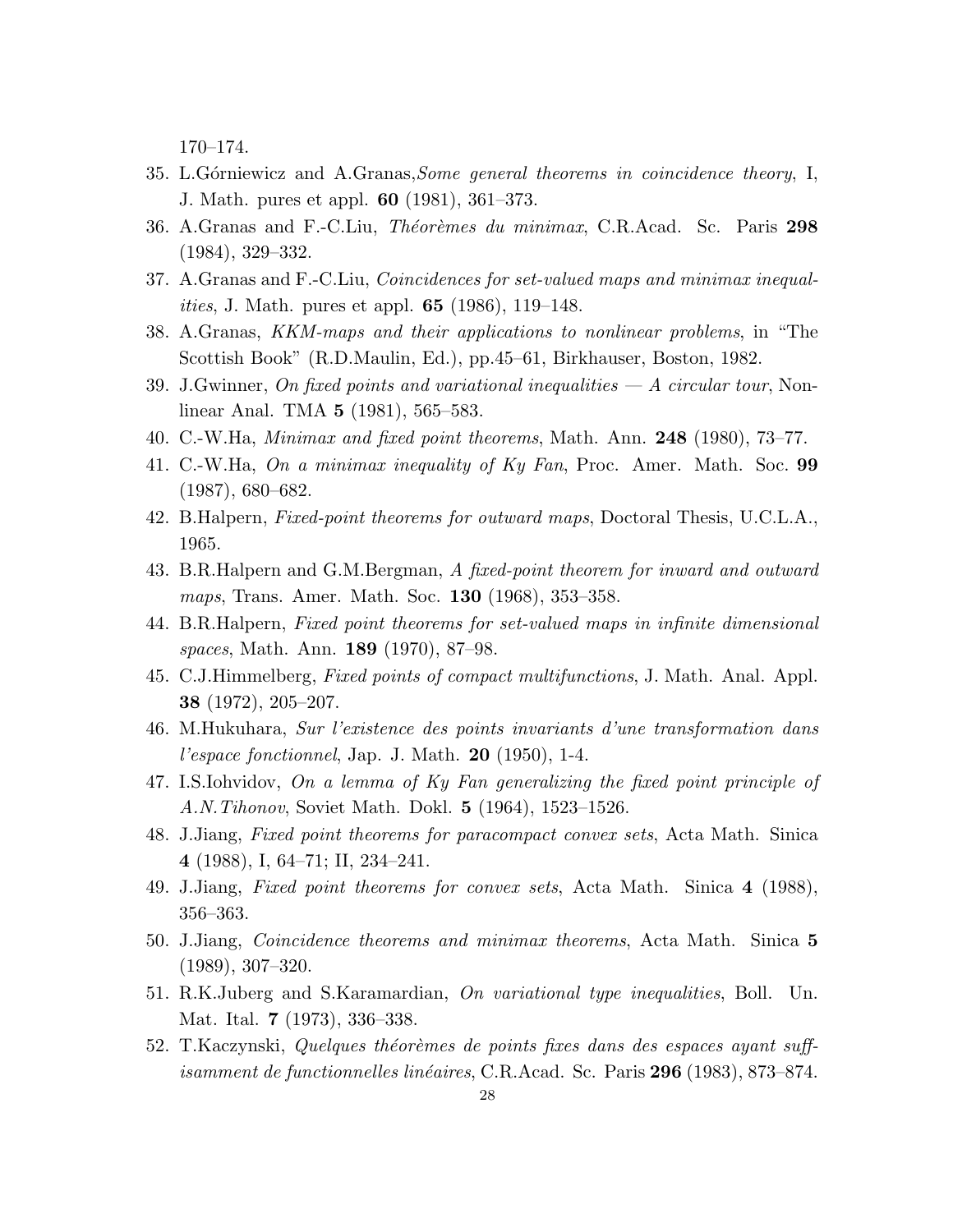- 53. S.Kakutani, A generalization of Brouwer's fixed-point theorem, Duke Math. J. 8 (1941), 457–459.
- 54. O.P.Kapoor, On an intersection lemma, J. Math. Anal. Appl. 45 (1974), 354–356.
- 55. B.Knaster, C.Kuratowski, and S.Mazurkiewicz, Ein Beweis des Fixpunktsatzes für n-dimensionale Simplexe, Fund. Math.  $14$  (1929), 132–137.
- 56. H.-M.Ko and K.-K.Tan, A coincidence theorem with applications to minimax inequalities and fixed point theorems, Tamkang J. Math. 17 (1986),37–45.
- 57. H.Komiya, Coincidence theorems and saddle point theorem, Proc. Amer. Math. Soc. 96 (1986), 599–602.
- 58. J.-M.Lasry and R.Robert, *Degré pour les fonctional multivoques et applications*, C.R.Acad. Sc. Paris 280 (1975), 1435–1438.
- 59. M.Lassonde, On the use of KKM multifunctions in fixed point theory and related topics, J. Math. Anal. Appl. 97 (1983), 151–201.
- 60. C.-M.Lee and K.-K.Tan, On Fan's extensions of Browder's fixed point theorems for multi-valued inward mappings, J. Austral. Math. Soc. A26 (1978), 169–174.
- 61. T.-C.Lin, Convex sets, fixed points, variational and minimax inequalities, Bull. Austral. Math. Soc. A34 (1986), 107–117.
- 62. S.Mazur, Un théorème sur les points invariants, Ann. Soc. Polon. Math. 17 (1938), 110.
- 63. L.McLinden, Acyclic multifunctions without metrizability, in "Résumés des Colloque International: Théorie du Point Fixe et Applications," 5–9 juin 1989, Marseille–Luminy, pp.150–151.
- 64. G.Mehta, Fixed points, equilibria and maximal elements in linear topological spaces, Comm. Math. Univ. Carol. 28 (1987), 377–385.
- 65. G.Mehta and E.Tarafdar, Infinite-dimensional Gale-Nikaido-Debreu theorem and a fixed point theorem of Tarafdar, J. Econ. Th. 41 (1987), 333–339.
- 66. U.Mosco, Implicit variational problems and quasi-variational inequalities, in "Nonlinear Operators and the Calculus of Variations," Lect. Notes in Math. 543 (1976), 83–156.
- 67. J.von Neumann, Uber ein okonomisches Gleichungssystem und eine Verallgemeinerung des Brouwerschen Fixpunktsatzes, Ergebnisse eines Mathematischen Kolloquiums, 8 (1935), 73–83.
- 68. Sehie Park, Fixed point theorems on compact convex sets in topological vector spaces, Contemp. Math. 72 (1988), 183–191.
- 69. Sehie Park, Fixed point theorems on compact convex sets in topological vector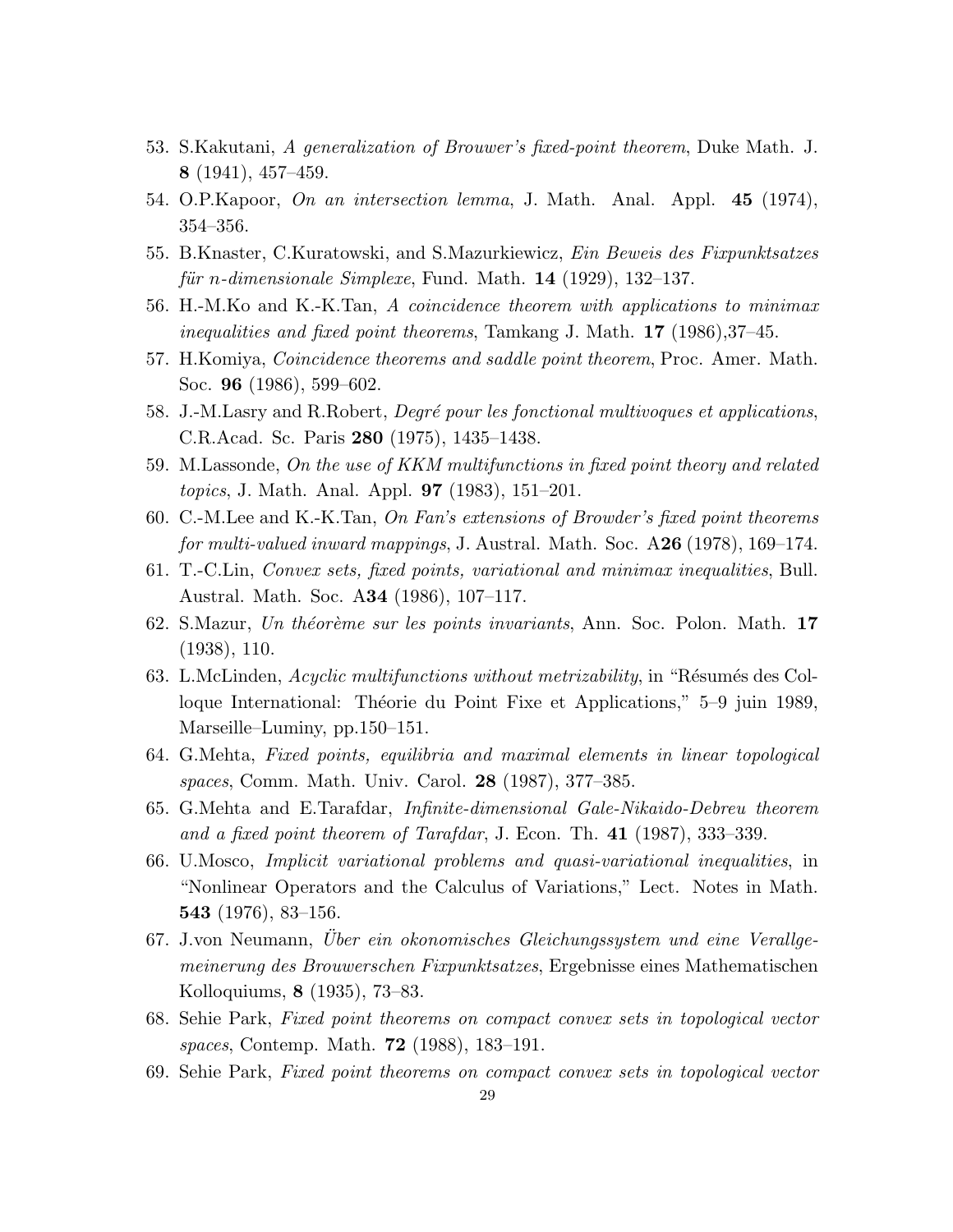spaces, II, J. Korean Math. Soc. 26 (1989), 175–179.

- 70. Sehie Park, Generalizations of Ky Fan's matching theorems and their applications, J. Math. Anal. Appl. 141 (1989), 164–176.
- 71. Sehie Park, Generalized Fan-Browder fixed point theorems and their applications, Collection of Papers Dedicated to J. G. Park on His Sixtieth Birthday, pp.51–77, 1989.
- 72. Sehie Park, Convex spaces and KKM families of subsets, Bull. Korean Math. Soc. 27 (1990), 11–14.
- 73. Sehie Park, Fixed points of condensing inward multifunctions, J. Korean Math. Soc. 27 (1990), 185–192.
- 74. Sehie Park, Generalizations of Ky Fan's matching theorems and their applications, II, J. Korean Math. Soc. 28 (1991), 275–283.
- 75. Sehie Park, Variational inequalities and extremal principles, J. Korean Math. Soc. 28 (1991), 45–65.
- 76. Sehie Park, A generalization of the Brouwer fixed point theorem, Bull. Korean Math. Soc. **28** (1991), 43-47.
- 77. Sehie Park, Remarks on some variational inequalities, Bull. Korean Math. Soc. 28 (1991), 163–174.
- 78. S.Reich, Fixed points in locally convex spaces, Math. Z. 125 (1972), 17–31.
- 79. S.Reich, Approximate selections, best approximations, fixed points, and invariant sets, J. Math. Anal. Appl. **62** (1978), 104–113.
- 80. E.H.Rothe, Zur Theorie de Topologischen Ordnung und der Vektorfelder in Banachshen Raumen, Compositio Math. 5 (1937), 177–197.
- 81. J.Schauder, Der Fixpunktsatz in Funktionalräumen, Studia Math. 2 (1930), 171–180.
- 82. S.Sessa,Some remarks and applications of an extension of a lemma of Ky Fan, Comm. Math. Univ. Carol. 29 (1988), 567–575.
- 83. M.-H.Shih and K.-K.Tan, A further generalization of Ky Fan's minimax inequality and its application, Studia Math.  $78$  (1983), 279–287.
- 84. M.-H.Shih and K.-K.Tan, The Ky Fan minimax principle, sets with convex sections, and variational inequalities, in "Differential Geometry–Calculus of Variations and Their Applications" (G.M.Rassias and T.M.Rassias, Eds.) pp.471– 481, Marcel Dekker, New York, 1984.
- 85. M.H.Shih and K.K.Tan, Generalized quasi-variational inequalities in locally convex topological vector spaces, J. Math. Anal. Appl. 108 (1985), 333–343.
- 86. M.H.Shih and K.K.Tan, A geometric property of convex sets with applications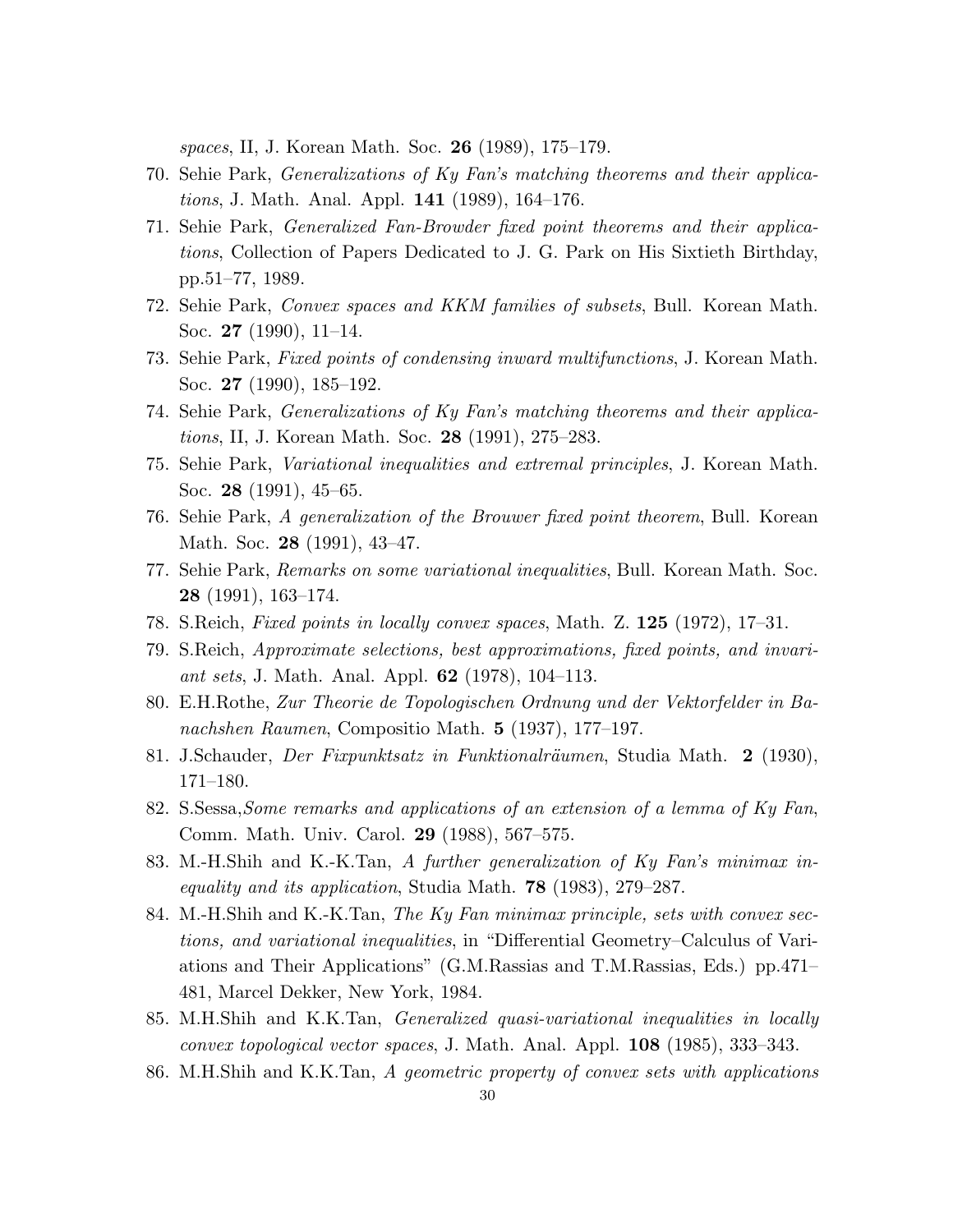to minimax type inequalities and fixed point theorems, J. Austral. Math. Soc. A45 (1988), 169–183.

- 87. S.Simons, On a fixed-point theorem of Cellina, Rend. Accad. Naz. Lincei 80  $(1986), 8-10.$
- 88. S.Simons, Two-function minimax theorems and variational inequalities for functions on compact and noncompact sets, with some comments on fixed-point theorems, Proc. Symp. Pure Math. 45 (1986), Pt.2, 377–392.
- 89. S.Simons, An existence theorem for quasiconcave functions with applications, Nonlinear Anal. TMA 10 (1986), 1133–1152.
- 90. Singbal, Generalized form of Schauder-Tychonoff 's fixed-point principle, in F.F. Bonsall, "Lectures on Some Fixed-Point Theorems of Functional Analysis," Mimeographed Notes, Tata Institute, Bombay, 1962.
- 91. W.Takahashi, Nonlinear variational inequalitees and fixed point theorems, J. Math. Soc. Japan 28 (1976), 168–181.
- 92. W.Takahashi, Recent results in fixed point theory, Southeast Asian Bull. Math. 4 (1980), 59–85.
- 93. W.Takahashi, Fixed point, minimax, and Hahn-Banach theorems, Proc. Symp. Pure Math. 45 (1986), 419–427.
- 94. K.K.Tan, Comparison theorems on minimax inequalities, variational inequalities, and fixed point theorems, J. London Math. Soc. 28 (1983), 555–562.
- 95. E.Tarafdar, On nonlinear variational inequalities, Proc. Amer. Math. Soc. 67 (1977), 95–98.
- 96. E.Tarafdar, On minimax principles and sets with convex sections, Publ. Math. Debrecen 29 (1982), 219–226.
- 97. E.Tarafdar, Variational problems via a fixed point theorem, Indian J. Math. 28 (1986), 229–240.
- 98. E.Tarafdar, A fixed point theorem equivalent to the Fan-Knaster-Kuratowski-Mazurkiewicz Theorem, J. Math. Anal. Appl. 128 (1987), 475–479.
- 99. E.Tarafdar and T.Husain, Duality in fixed point theory of multivalued mappings *with applications*, J. Math. Anal. Appl.  $63$  (1978), 371–376.
- 100. A.Tychonoff, Ein Fixpunktsatz, Math. Ann. 111 (1935), 767–776.
- 101. N.Yannelis and N.D.Prabhakar, Existence of maximal elements and equilibria in linear topological spaces, J. Math. Economics,  $12$  (1983), 233–235.
- 102. C.L.Yen, A minimax inequality and its applications to variational inequalities, Pacific J. Math. 97 (1981), 477–481.